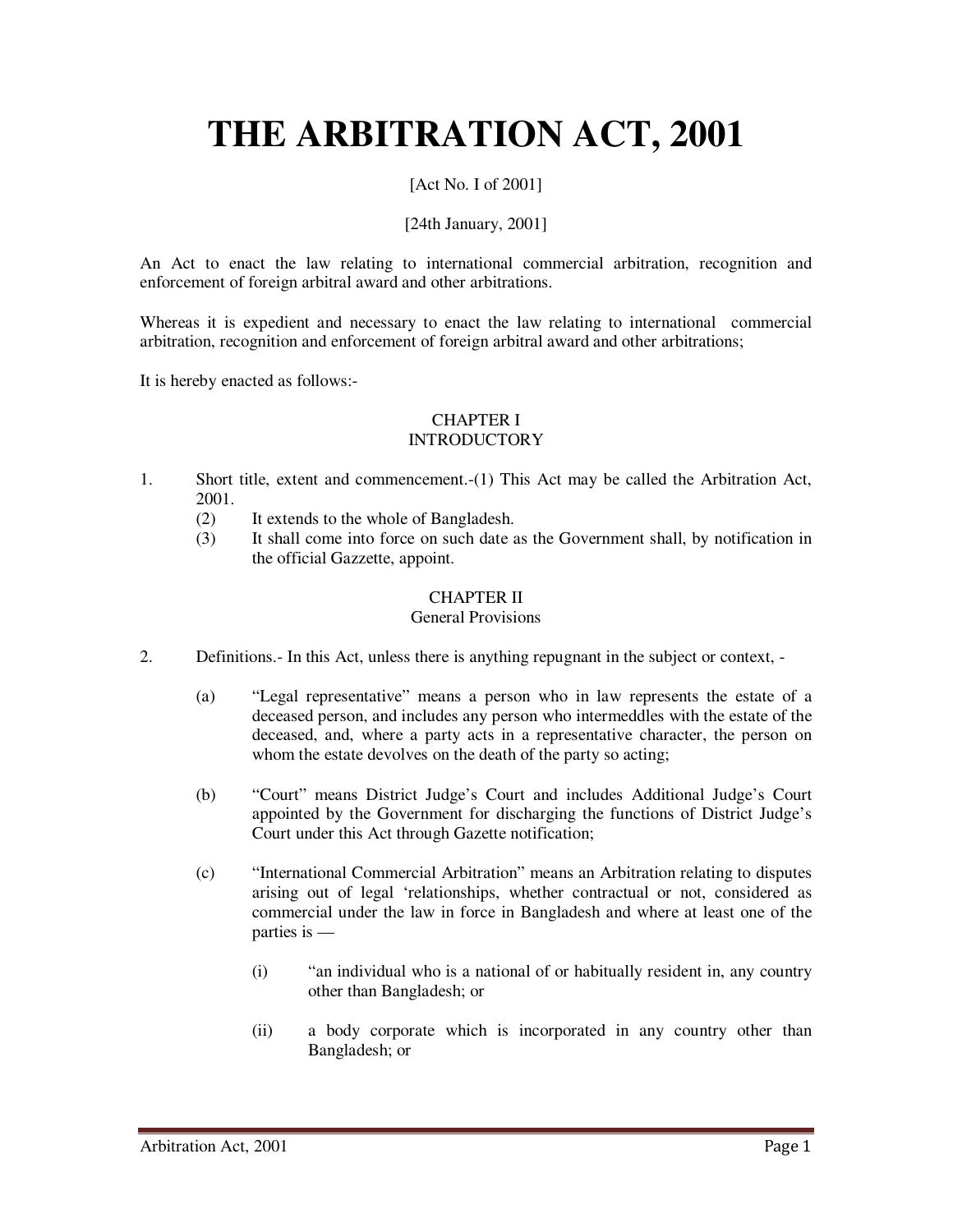- (iii) a company or an association or a body of individuals whose central management and control is exercised in any country other than Bangladesh, or
- (iv) the Government of a foreign country;
- (d) "Limitation Act" means Limitation Act, 1908 (IX of 1908);
- (e) "Code of Civil Procedure" means Code of Civil Procedure, 1 908(Act V of 1908);
- (f) "Specified state" means a spec state declared by the Government under section 47 of this Act;
- (g) "party" means a party to an ' agreement;
- (h) "Chief Justice" means the Chief Justice of Bangladesh;
- (i) "Rules" means any rules made under this Act;
- (j) "Person" means a statutory or other organizations, company and association and includes partnership firm;
- (k) "Foreign arbitral award" means an award which is made in pursuance of an Arbitration agreement in the territory of any state other than Bangladesh but it does not include an award made in the territory of a specified state;
- (1) "Evidence Act" means Evidence Act, 1872 (Act I of 1872);
- (m) "Arbitration" means any arbitration whether or not administered by permanent institution;
- (n) "Arbitration agreement" means an agreement by the parties to submit to Arbitration all or certain disputes which have arisen or which may arise between them in respect of a defined legal relationship, whether contractual or not.
- (o) "Arbitration tribunal" means a sole Arbitrator or a panel of Arbitrator.
- (p) "Arbitral award" means a decision moxie by the arbitral tribunal on the issue in dispute;
- (q) "High Court Division" means High Court Division of the Supreme Court of Bangladesh.
- 3. Scope.-(1) This Act shall apply where the place of Arbitration is in Bangladesh.
	- (2) Notwithstanding anything contained in sub-section (1) of this section, the provisions of sections 45, 46, and 47 shall also apply to the arbitration f the place of that arbitration is outside Bangladesh.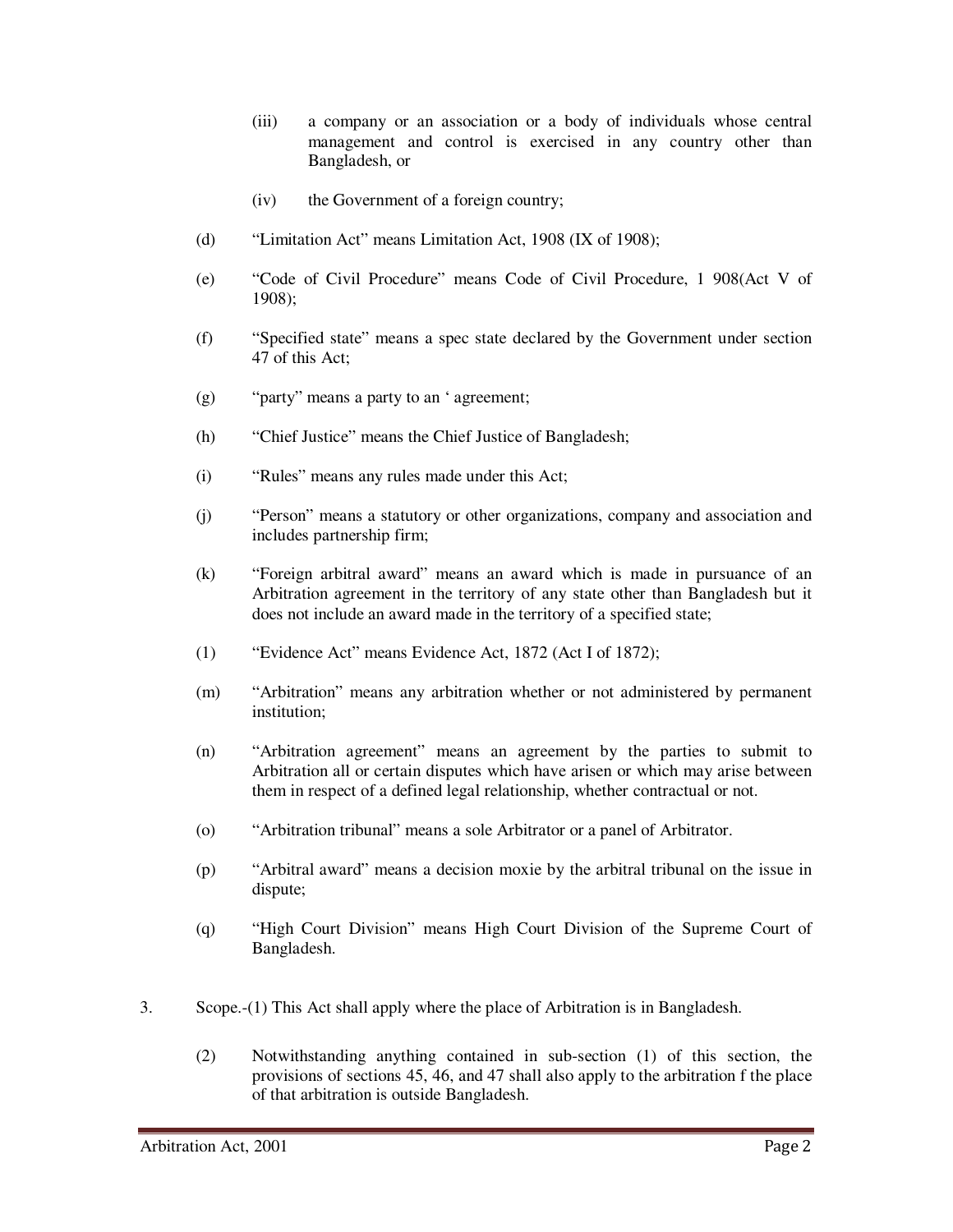- (3) This Act shall not affect any other law for the time being in force by virtue of which certain disputes may not be submitted to arbitration.
- (4) Where any arbitration agreement is entered into before or after the commencement of this Act, the provisions thereof shall apply to the arbitration proceedings in Bangladesh relating to the dispute arising out of that agreement.
- 4. Construction of References.— (1) Where this Act, except section 36, leaves the parties free to determine a certain issue, that freedom shall include the right of the parties to authorise any person to determine that Issue.
	- (2) Where this Act
		- (a) refers to the fact that the parties have agreed or that they may agree, or
		- (b) in any other way refers to an agreement of the parties, that agreement shall include any arbitration rules referred to in that agreement.
	- (3) Where this Act other than clause (a) of sub-section (3) of section 35 or clause (a) of sub-section (2) of section 41, refers to a claim, it shall also apply to a counterclaim, and where it refers to a defence, it shall also apply to a defence to that counter-claim.
- 5. Receipt of written communications.-(1) Unless otherwise agreed by the parties-
	- (a) any written communication, notice or summons is deemed to have been received f it Is delivered to the addressee personally or at his place of business, habitual residence or mailing address, and
	- (b) if none of the places referred to in clause (a) can be found after making a reasonable inquiry, a written communication is deemed to have been received f it is sent to the addressee's last known place of business, habitual residence or mailing address by registered letter or by any other means which provides a record of the attempt to deliver it.
	- (2) The communication, notice or summons, as the case may be, shall be deemed to have been received on the day it is so delivered.
	- (3) This section does not apply to written communication, notice or summons, as the case may be, in respect of proceedings of any judicial authority.
- 6. Waiver of right to object.-A party who knows that-
	- (a) any provision of this Act from which the parties may derogate, or.
	- (b) any requirement under the arbitration agreement, has not been complied with and yet proceeds with the arbitration without stating his objection to such non compliance without undue delay or, f a time limit is provided therefor within such period of time, shall be deemed to have waived his right to so object.
- 7. Jurisdiction of Court in respect of matters covered by arbitration agreement.- Notwithstanding anything contained in any other law for the time being in force, where any of the parties to the arbitration agreement files a legal proceedings in a Court against the other party, no judicial authority shall hear any legal proceedings except in so far as provided by this Act.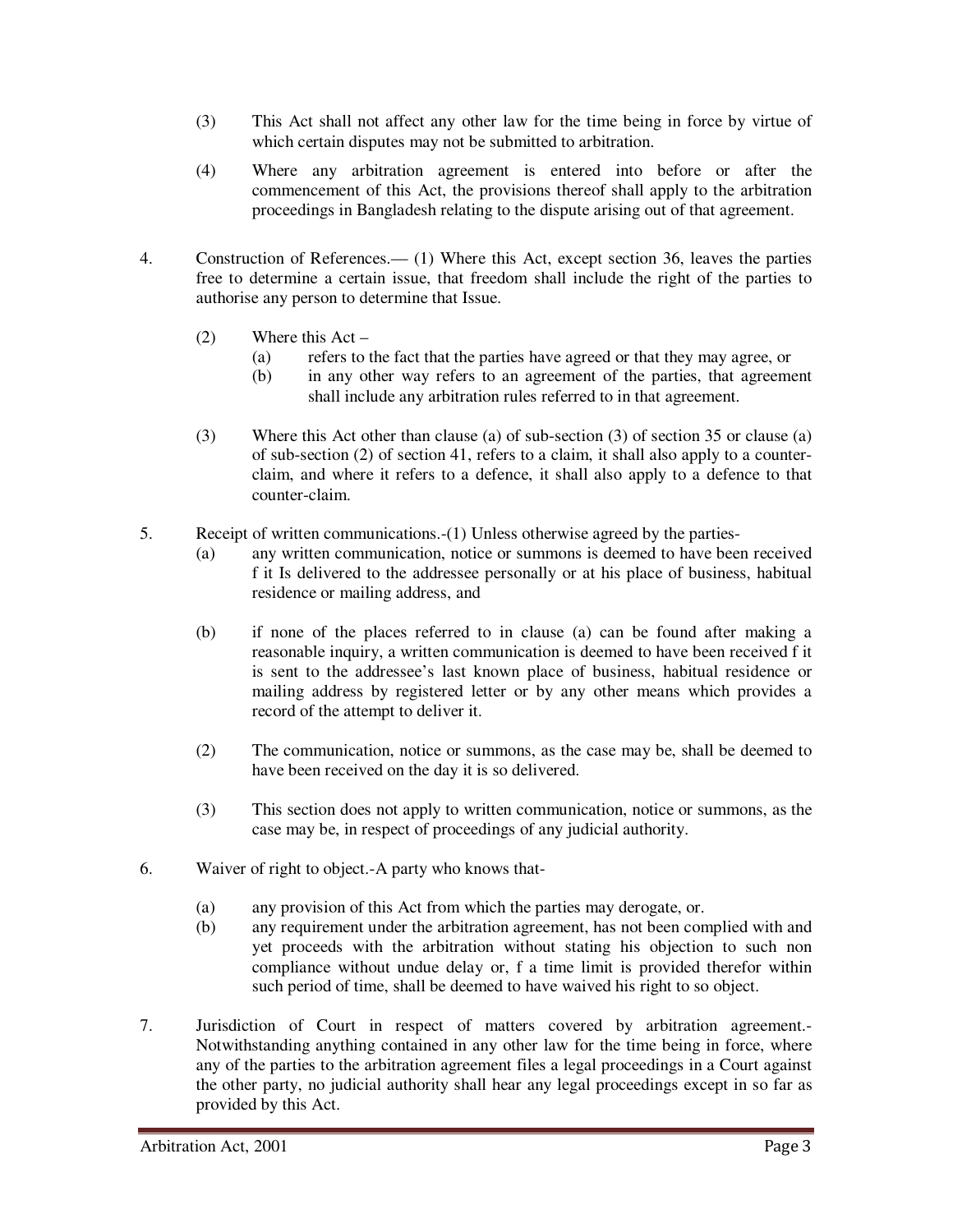- 7A. Powers of court and High Court Division to make interim orders:- (1) Notwithstanding anything contained in section 7 unless the parties agree otherwise, upon prayer of either parties, before or during continuance of the proceedings or until enforcement of the award under section 44 or 45 in the case of international commercial arbitration the High Court Division and in the case of other arbitrations the court may pass order in the following matters:
	- (a) To appoint guardian for minor or insane to conduct on his/her behalf arbitral proceedings.
	- (b) To take into interim custody of or sale of or other protective measures in respect of goods or property included in the arbitration agreement.
	- (c) To restrain any party to transfer certain property or pass injunction on transfer of such property which is intended to create impediment on the way of enforcement of award.
	- (d) To empower any person to seize, preserve, inspect, to take photograph, collect specimen, examine, to take evidence of any goods or property included in arbitration agreement and for that purpose to enter into the land or building in possession of any party.
	- (e) To issue ad interim injunction;
	- (f) To appoint receiver; and
	- (g) To take any other interim protective measures which may appear reasonable or appropriate to the court or the High Court Division.
	- (2) The similar powers of the court or the High Court Division as are available in relation to any other legal proceedings shall be available to the court or the High Court Division as the case may be, while passing orders under sub section (1).
	- (3) Before passing order upon application received under sub-section (1) the court or the High Court Division shall serve notice upon the other party:

Provided that f the court or the High Court Division is satisfied that in the event the order is not passed instantaneously, the purpose of making interim measures shall be frustrated, there shall be no necessity of serving such notice.

- (4) If the court or the High Court Division is satisfied that Arbitration Tribunal has no power to initiate proceedings in any matter under sub-section (1) or the Arbitration Tribunal has failed to pass order in such matter, the Court or the High Court Division as the case may be, shall be competent to pass order under this section.
- (5) The Court or the High Court Division f considers appropriate shall be competent to cancel, alter or amend the order passed under this section.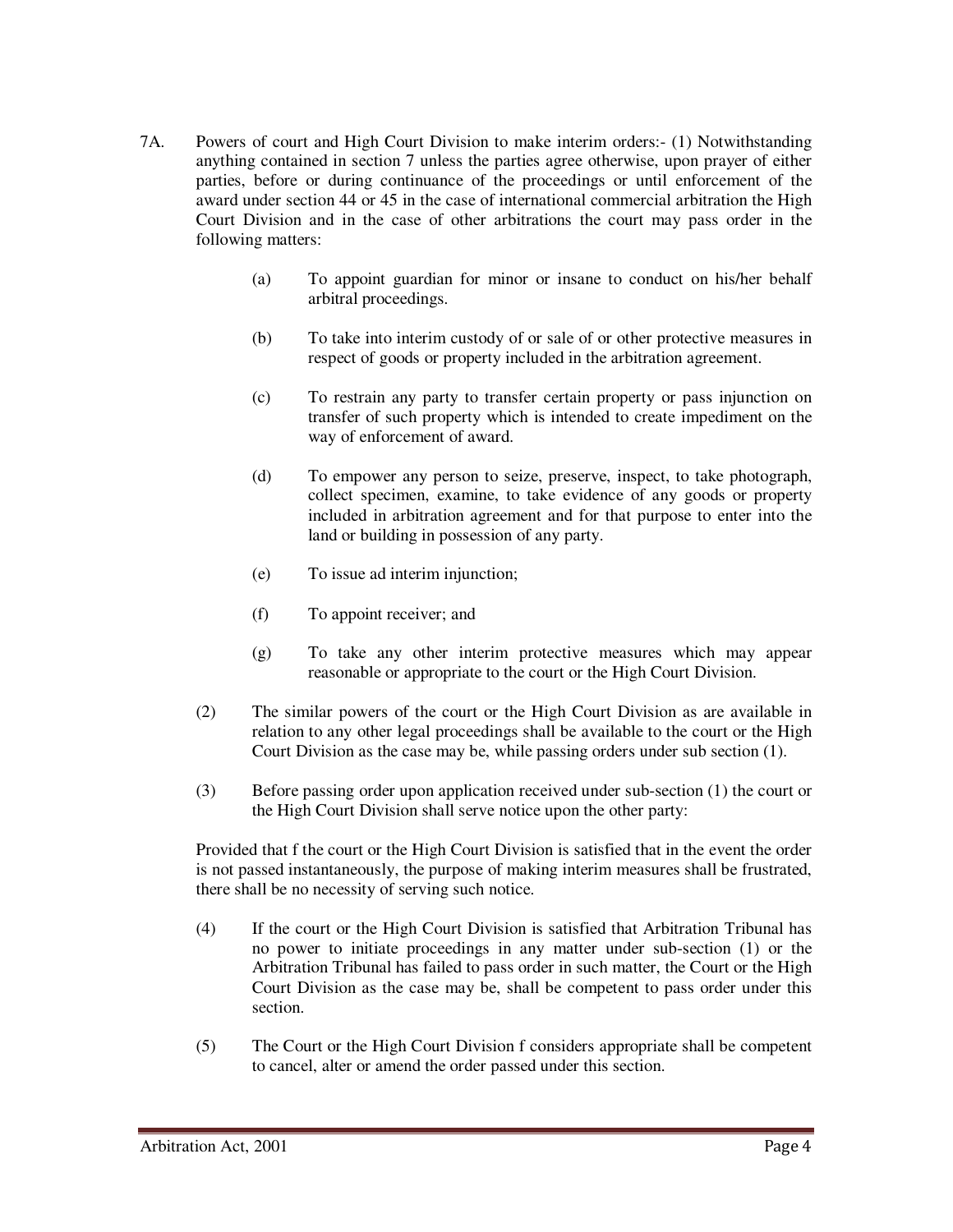- (6) Where any Arbitration Tribunal or any institution or person empowered in any matters relating to orders passed under sub-section (1) passed any order in such matters, the order passed by the court or High Court Division as the case may be, in the same matter, shall be entirely or the relevant part thereof inoperative.
- 8. Administrative assistance. In order to facilitate the conduct of the arbitral proceedings, the parties, or the arbitration tribunal with the consent of the parties, may arrange for administrative assistance by a suitable person.

# CHAPTER III

#### Arbitration Agreement

- 9. Form of arbitration agreement.\_ (1) An arbitration agreement may be in the form of art arbitration clause in a contract or in the form of a separate agreement.
	- (2) An arbitration agreement shall be in writing and an arbitration agreement shall be deemed to be in writing f it is contained in –
		- (a) a document signed by the parties;
		- (b) an exchange of letters, telex, telegrams, Fax, e-mail or other means of telecommunication which provide a record of the agreement; or
		- (c) an exchange of statement of claim and defence in which the existence of the agreement is alleged by one party and not denied by the other.

Explanation- The reference in a contract is a document containing an arbitration clause constitutes an arbitration agreement f the contract is in writing and the reference is such as to make that arbitration clause part of the contract.

- 10. Arbitrability of the dispute.-(1) Where any party to an arbitration agreement or any person claiming under him commences any legal proceedings against any other party to the agreement or any person claiming under him in respect of any matter agreed to be referred to arbitration, any party to such legal proceedings may, at any time before filing a written statement, apply to the Court before which the proceedings are pending to refer the matter to arbitration,
	- (2) Thereupon, the Court shall, f it is satisfied that an arbitration agreement exists, refer the parties to arbitration and stay the proceedings, unless the Court finds that the arbitration agreement is void, inoperative or is incapable of determination by arbitration.
	- (3) Notwithstanding that an application has been made under sub-section (1) and that the issue is pending before the judicial authority, an arbitration may be commenced or continued and an arbitral award made.

#### CHAPTER 117

#### Composition of Arbitral Tribunal

11. Number of arbitrators.\_ (1) Subject to the provisions of sub-section (3), the parties are free to determine the number of arbitrators.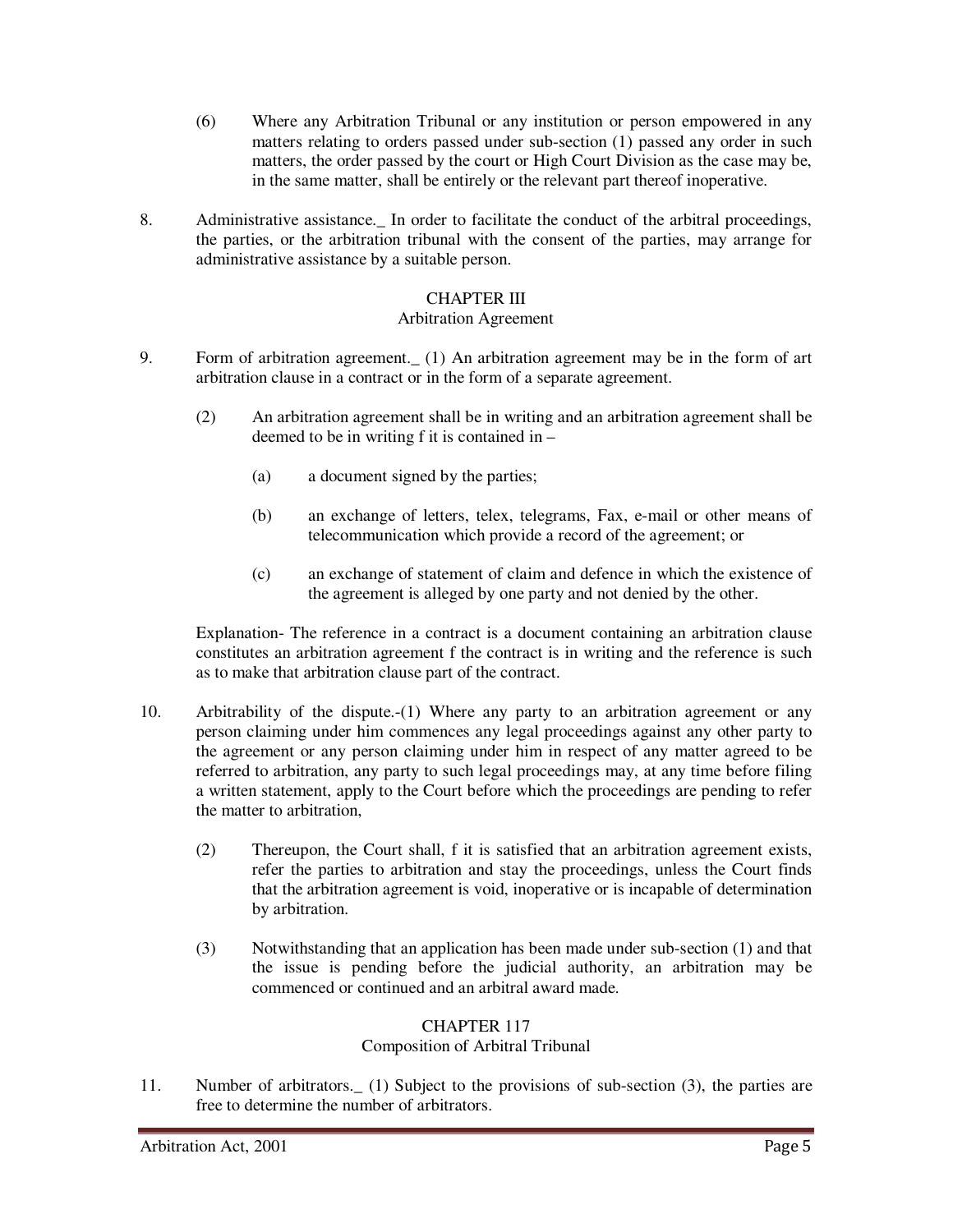- (2) Failing the determination of a number referred to in sub-section (1) the tribunal shall consist of three arbitrators.
- (3) Unless otherwise agreed by the parties, where they appoint an even number of arbitrators, the appointed arbitrators shall jointly appoint an additional arbitrator who shall act as a chairman of the tribunal.
- 12. Appointment of arbitrators.\_ (1) Subject to the provisions of this Act, the parties are free to agree on a procedure for appointing the arbitrator or arbitrators.
	- (2) A person of any nationality may be an arbitrator, unless otherwise agreed by the parties.
	- (3) Failing any agreement referred to in sub-section (1).
		- (a) in an arbitration with a sole arbitrator, if the parties fail to agree on the arbitration within thirty days from receipt of a request by one party from the other party to so agree the appointment shall be made upon request of a party-
			- (i) by the District Judge in case of arbitration other than international commercial arbitration, and
			- (ii) in case of international commercial arbitration with three arbitrators, each party shall appoint one arbitrator, and the two appointed arbitrators shall appoint the third arbitrator who shall be Chairman of the arbitral tribunal
	- (4) If the appointment procedure in sub-section (3) applies and
		- (a) a party fails to appoint an arbitrator within thirty days of the receipt of a request to do so from the other party or,
		- (b) the appointed arbitrators fail to agree on the third arbitrator within thirty days of their appointment, the appointment shall be made, upon the application of a party –
		- (c) by the District Judge except in case of international commercial arbitration, and
		- (d) by the Chief Justice or by any other Judge of the Supreme Court designated by the Chief Justice in case of international commercial arbitration.
	- (5) The third arbitrator appointed under clause (b) of sub- section (4) shall be the Chairman of the said tribunal.
	- (6) If more than one arbitrator are appointed under sub-section (4) the District Judge, or the Chief Justice or any other Judge of the Supreme Court designated by the Chief Justice, as the case may be, shall appoint one person from among the said arbitrators to be the Chairman of the arbitral tribunal.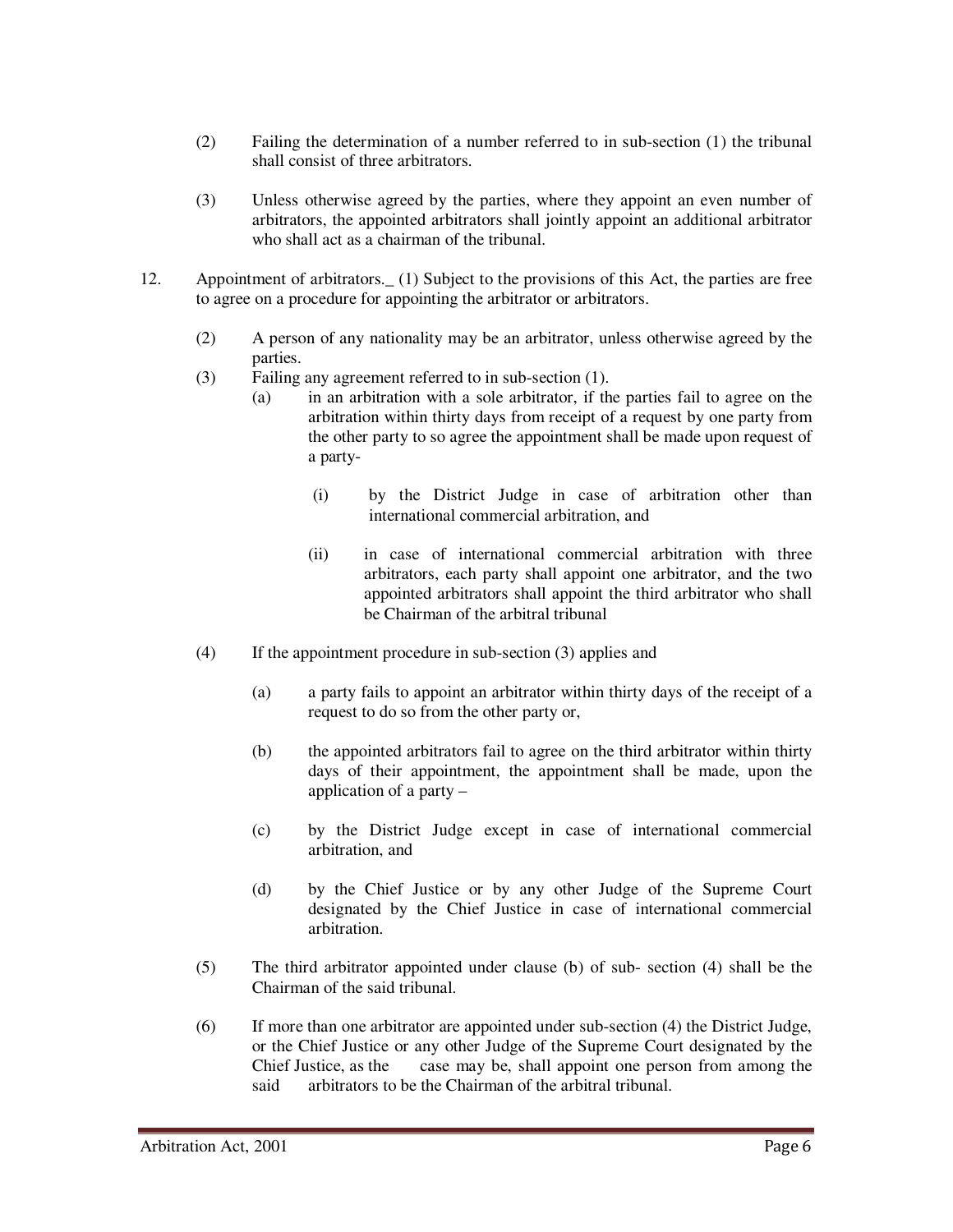- (7) Where, under an appointment procedure agreed upon by the parties
	- (a) a party fails to act as required under such procedure; or
	- (b) the parties, or the arbitrators, fail to reach an agreement under the same procedure; or
	- (c) a person or any third party fails to perform any function assigned to him under that procedure, unless the agreement on the appointment procedure provides other means to take the necessary measure for securing the appointment a party may apply to-
	- (d) the District Judge except in case of international commercial arbitration and the District Judge shall appoint the Chairman of the tribunal along with the other arbitrators,
	- (e) the Chief Justice or any Judge of the Supreme Court designated by the Chief Justice in case of international commercial arbitration and the Chief Justice or the Judge of the Supreme Court as designated by the Chief Justice shall appoint the Chairman of the tribunal along with other arbitrators.
- (8) The appointment of the arbitrator or arbitrators under sub-sections (3), (4) and (7) shall be made within sixty days from the receipt of the application thereof.
- (9) The Chief Justice, or a Judge of the Supreme Court as designated by the Chief Justice, or the District Judge, as the case may be, in appointing an arbitrator under this section, shall have due regard to any qual required to the arbitrator under the agreement between the parties, and to such considerations as are likely to secure the appointment of an independent and impartial arbitrator.
- (10) In the case of appointment of a sole arbitrator or third arbitrator in an international commercial arbitration, the Chief Justice or the Judge of the Supreme Court designated by the Chief Justice, as the case may be, may appoint an arbitrator of a nationality other than the nationalities of the parties where the parties belong to different nationalities.
- (11) The Chief Justice or the District Judge, as the case may be, may make such scheme as he may deem appropriate for dealing with matters under this section.
- (12) The decision under sub-sections (3), (4) and (7) of the Chief Justice or the Judge of the Supreme Court designated by the Chief Justice or the District Judge, as the case may be, shall be final.
- (13) The Chief Justice may entrust a Judge with the duties for a particular case or cases or for discharging the entire duties and may fix up the tenure of that Judge for the purposes of this section.

Explanation- In this section "District Judge" means that District Judge within whose local jurisdiction the concerned arbitration agreement has been entered into.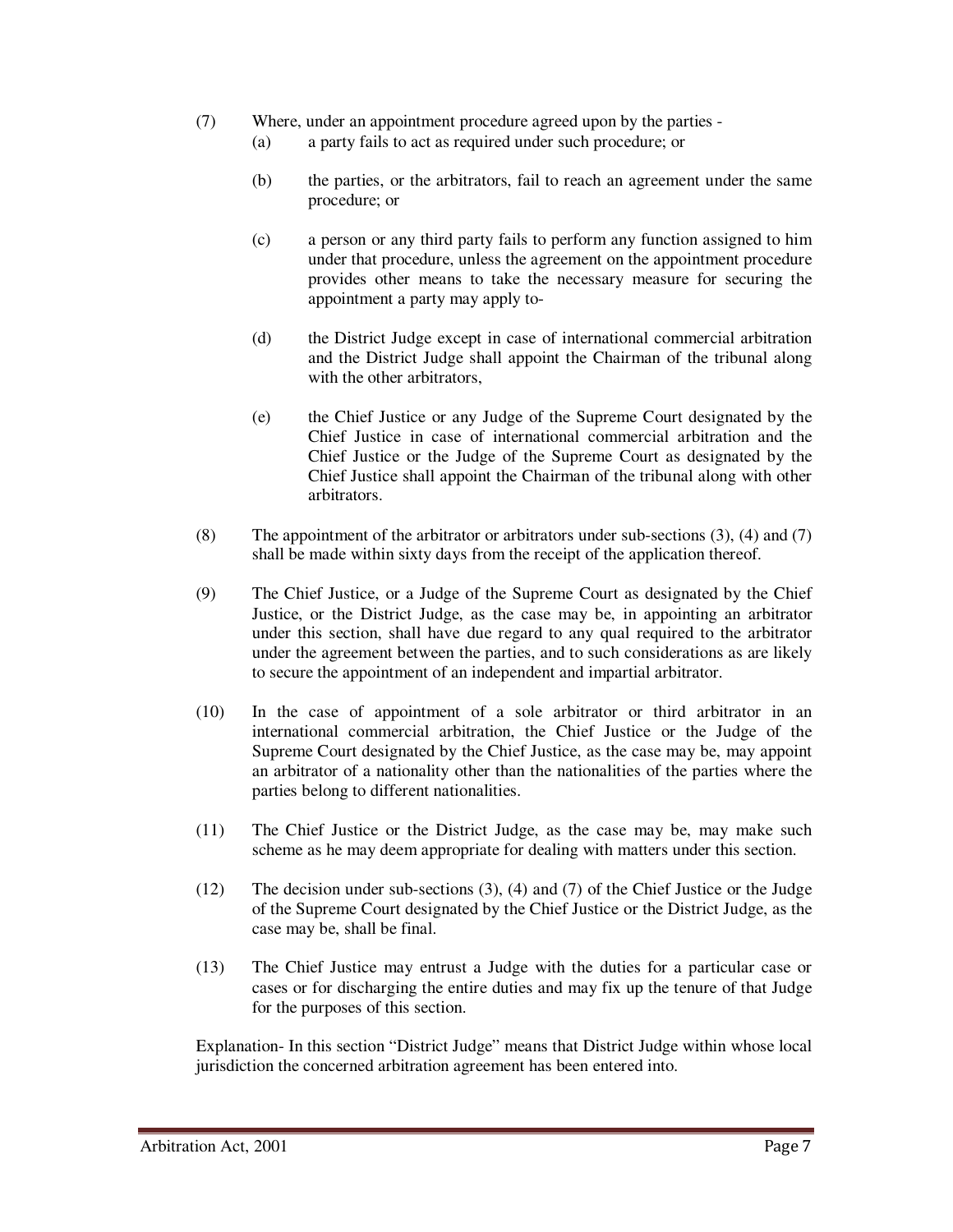- 13. Grounds for challenge.- (1) When a person is requested to accept appointment as an arbitrator, he shall first disclose any circumstances likely to give rise to justifiable d is to his independence or impartiality.
	- (2) An arbitrator, shall from the time of his appointment and throughout the arbitral proceedings, without delay, disclose to the parties any circumstances referred to in sub-section (1) unless they have already been so informed by him.
	- (3) An arbitrator may be challenged only f circumstances exist that give rise to justifiable doubts as to his independence or impartiality, or he does not possess the qualifications agreed to by the parties.
	- (4) A party may challenge an arbitrator appointed by him, or in whose appointment he has participated, only for reasons of which he becomes aware after the appointment has been made.
- 14. Challenge procedure.-(1) Subject to sub-section (6), the parties shall be free to agree on a procedure for challenging an arbitrator.
	- (2) Failing any agreement referred to in sub-section (1), a party who intends to challenge an arbitrator shall, within thirty days after becoming aware of the circumstances referred to in sub-section (3) of section 13, send a written statement of the reasons for the challenge to the arbitral tribunal.
	- (3) Unless the arbitrator challenged under sub-section (2), withdraws from his office or the other party agrees to the challenge, the arbitral tribunal shall decide on the challenge within thirty days from the date of filing the written statement referred to in sub-section (2).
	- (4) Any party aggrieved by the decision of the arbitral tribunal under sub-section (3), may prefer an appeal to the High Court Division within thirty days from the date of the said decision,
	- (5) The High Court Division shall decide the matter within ninety days from the date on which it is filed.
	- (6) If a challenge under any procedure agreed upon by the parties or under the procedures under sub-section (3) or the appeal preferred against the decision is not successful, the arbitral tribunal shall continue the arbitral proceedings and make an award.
- 15. Termination of arbitrator's mandate.-(1) The mandate of an arbitrator shall terminate.-
	- (a) he withdraws himself from office:<br>(b) he dies;
	- he dies:
	- (c) all the parties agree on the termination of his mandate; or
	- (d) he is unable to perform his functions of his office or for other reasons fails to act without undue delay and withdraws from his office or the parties agree on the termination of his mandate.
	- (2) If arty arbitrator has incurred disqualifications referred to in clause (d) of subsection (1) fails to withdraw himself from his office and all the parties fail to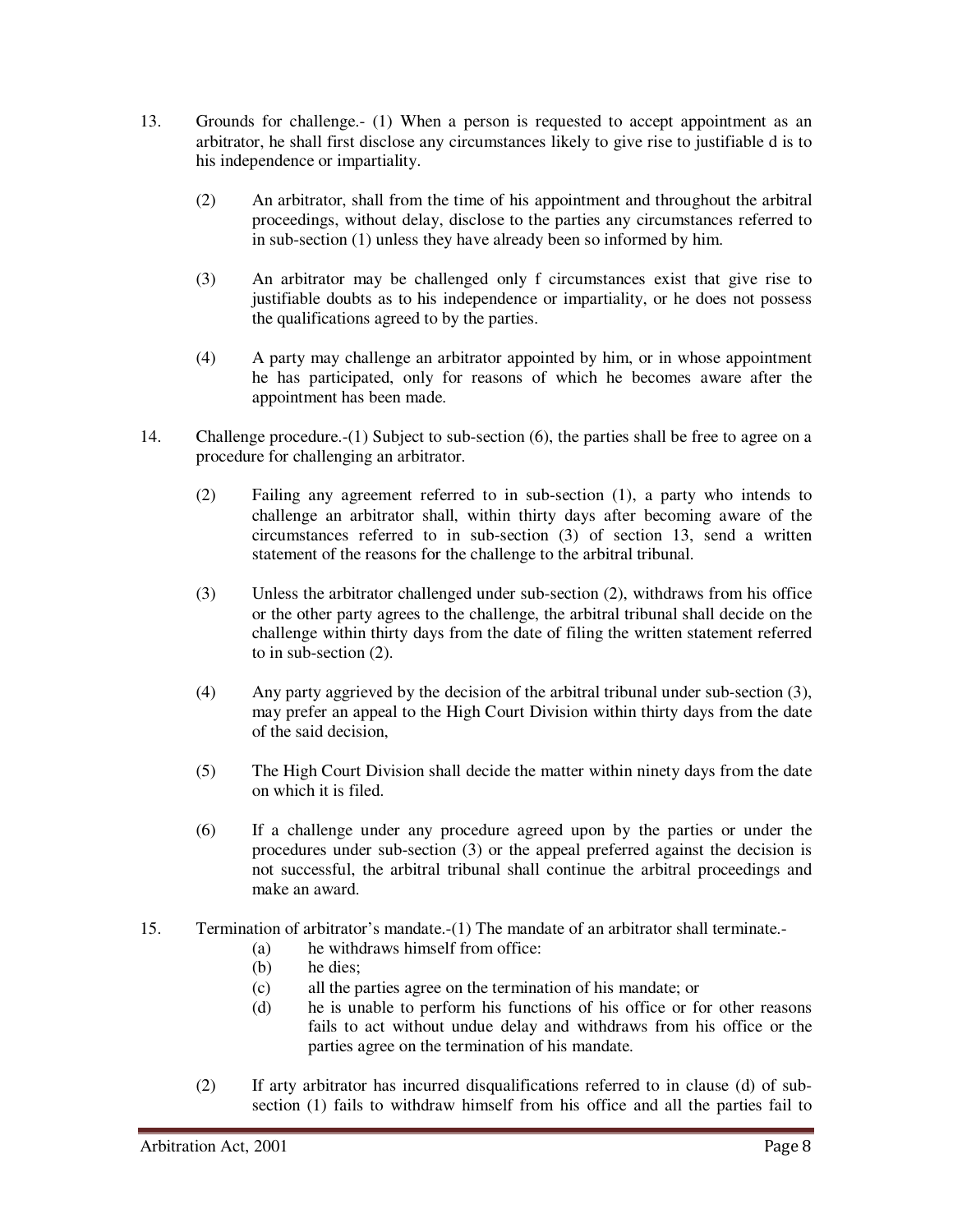agree on his termination, then on the application of any party within the prescribed period by rules —

- (a) the District Judge, in case of other arbitrations excepting international commercial arbitration;
- (b) the Chief Justice or a Judge of the Supreme Court designated by the Chief Justice in case of international commercial arbitration may terminate the said arbitrator
- (3) Where the parties are agreed upon, the termination shall be enforceable by the person agreed by the parties,
- (4) If an arbitrator withdraws himself from his office or where all the parties agree on the termination of the mandate of an arbitrator under the circumstances as referred to in clause(d) of sub-section (1), it shall not imply acceptance of the validity on any ground referred to in this clause or in sub section (3) of section 13.

Explanation- In this section "District Judge" means that District Judge within whose local jurisdiction the concerned arbitration agreement has been entered into.

- 16. Substitution of an arbitrator whose mandate has been terminated.- (1) Where the mandate of an arbitrator terminates, a substitute arbitrator shall be appointed according to the provisions applicable to the appointment to the arbitrator whose mandate has been terminated.
- (2) In the absence of any agreement between the parties
	- (a) the substitute arbitrator shall, at the discretion of the arbitral tribunal continue the hearings from the stage at which the mandate of the arbitrator has been terminated.
	- (b) Any order or decision of the arbitral tribunal shall not be Invalid before the termination of the mandate of an arbitrator due to such termination.

#### CHAPTER V

#### Jurisdiction of Arbitration Tribunals

- 17. Competence of arbitration tribunal to rule on its own jurisdiction.-Unless otherwise agreed by the parties, the arbitral tribunal may rule on its own jurisdiction on any questions including the following issues, namely –
	- (a) whether there is existence of a valid arbitration agreement.
	- (b) whether the Arbitral Tribunal is properly constituted;
	- (c) whether the arbitration agreement is against the public policy;
	- (d) whether the arbitration agreement is incapable of being performed; and,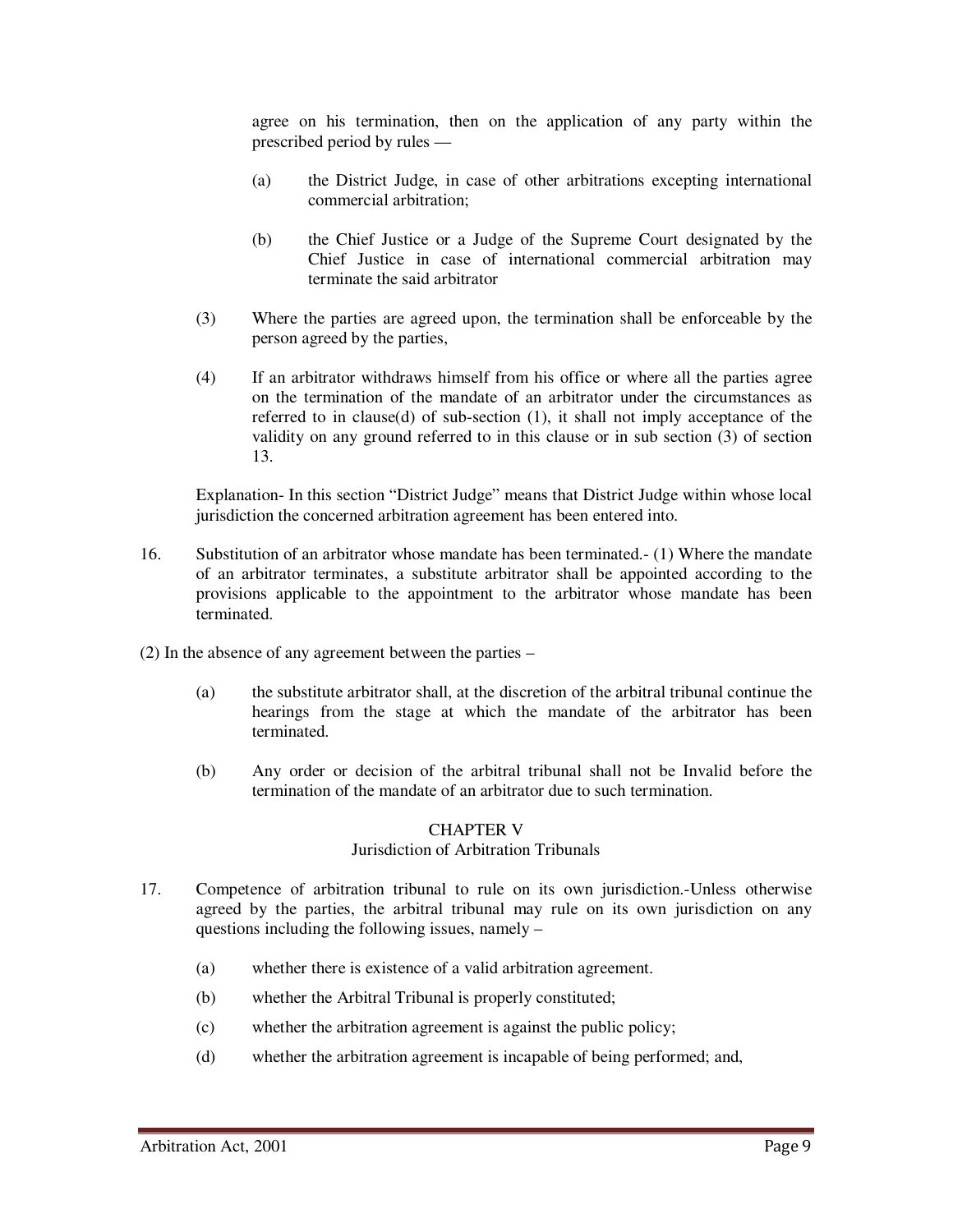- (e) whether the matters have been submitted to arbitration in accordance with the arbitration agreement.
- 18. Severability of agreement.-An arbitration agreement which forms part of another agreement shall be deemed to constitute a separate agreement while giving decision for the purpose of determining the jurisdiction of the arbitral tribunal.
- 19. Objection as to the jurisdiction of the arbitral tribunal.-(1) An objection that the tribunal does not have jurisdiction shall be raised not later than the submission of the statement of defence.
	- (2) An objection during the course of the arbitral proceedings that the tribunal is exceeding the scope of its authority shall be raised as soon as the matter alleged to be beyond the scope of its authority occurs.
	- (3) The arbitral tribunal may in either of the cases referred to in sub-sections (1) and (2), admit a later plea f it considers the delay justified.
	- (4) The arbitral tribunal shall decide on an objection referred to in sub-sections (1) and (2), and where the arbitral tribunal takes a decision rejecting the plea, it shall continue with the arbitral proceedings and make an award.
	- (5) A party shall not be precluded from raising such a plea merely because that he has appointed, or participated in the appointment of an arbitrator.
- 20. Powers of the High Court Division in deciding jurisdiction.-(1) The High Court Division, may on the application of any of the parties to the arbitration agreement, after serving notice upon all other parties, determine any question as to the jurisdiction of the arbitral tribunal.
	- (2) No application under this section shall be taken into account, unless the High Court Division is satisfied that-
		- (a) the determination of the question is likely to produce substantial savings in costs;
		- (b) the application was submitted without any delay; and
		- (c) there is good reason why the matter should be decided by the Court.
	- (3) The application shall state— the reasons on which the matter should be decided by the High Court Division.
	- (4) Unless otherwise agreed by the parties, where any application is pending before the High Court Division under this section the arbitral tribunal shall continue arbitration proceedings and make an arbitral award.
- 21. Powers of the arbitration tribunal to make interim orders.-(1) Unless otherwise agreed by the parties, the arbitral tribunal may, at the request of a party, order a party to take any interim measure of protection as the arbitral tribunal may consider necessary in respect of the subject matter of the dispute, and no appeal shall lie against this order.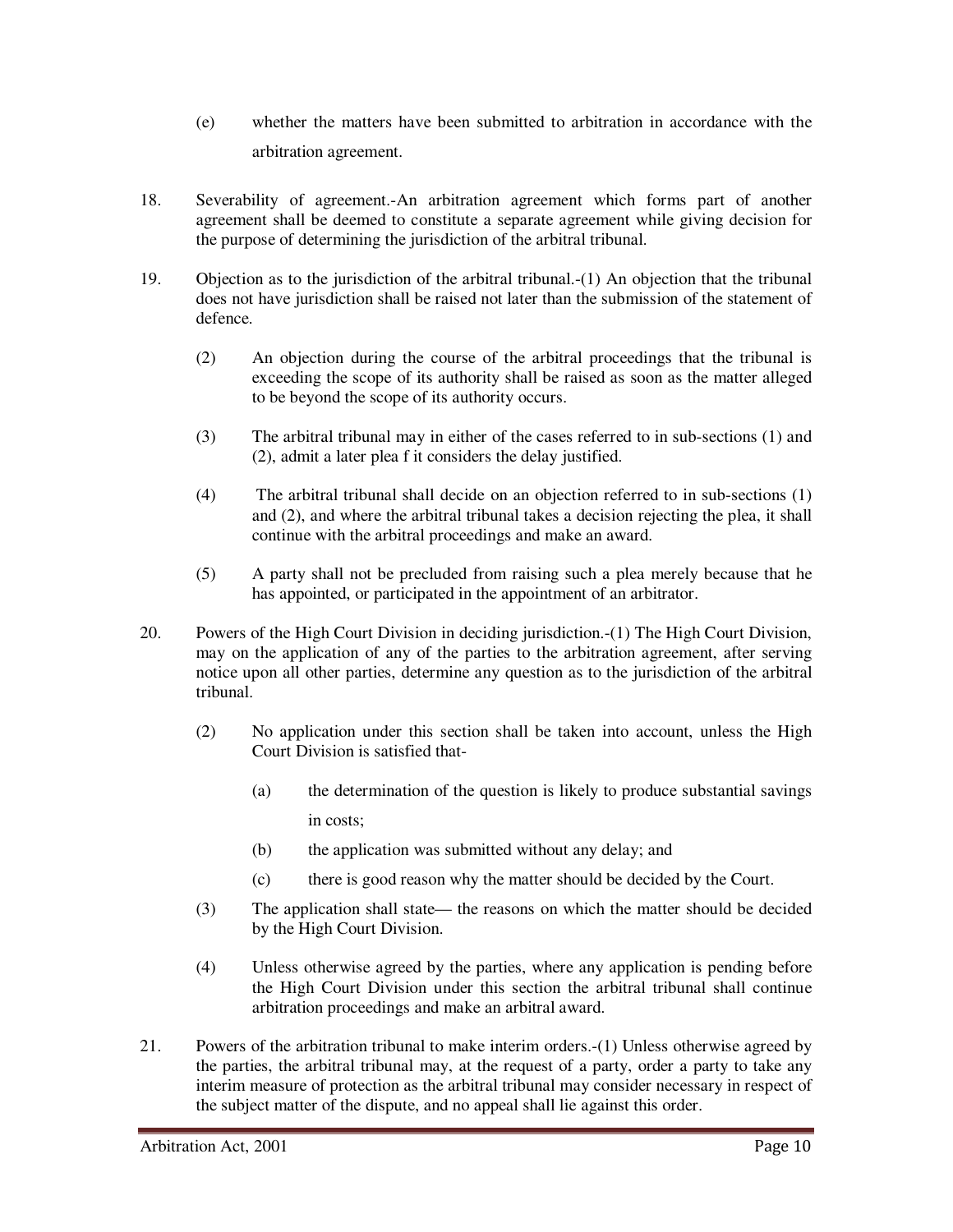- (2) The arbitral tribunal may require a party to provide appropriate security in connection with a measure ordered under sub-section (1).
- (3) No order under this section shall be passed without giving a notice to the other parties:

Provided that the arbitral tribunal may, where it appears that the object of taking interim measure under this section would be defeated by the delay, dispense with such notice.

- (4) An order of an arbitral tribunal requiring the taking of interim measures may be enforced by the court, on an application made therefor, by the party requesting the taking of such interim measures.
- (5) The application filed before the Court for the enforcement of the interim measures under sub-section (4) shall be deemed not to be incompatible with section 7 or with arbitration agreement or a waiver of the agreement.
- 22. Settlement other than arbitration.-(1) It shall not be incompatible with an arbitration agreement for an arbitral tribunal to encourage settlement of the dispute otherwise than by arbitration and with the agreement of all the parties, the arbitral tribunal may use mediation, conciliation or any other procedures at anytime during the arbitral proceedings to encourage settlement.
	- (2) If during arbitral proceedings, the parties settle the dispute, the arbitral tribunal shall, if requested by the parties, record the settlement in the form of an arbitral award on agreed terms,
	- (3) An arbitral award on agreed terms shall be made in accordance with section 38 and shall state that it is an arbitral award on agreed terms.
	- (4) An arbitral award on agreed terms shall have the same status and effect as any other arbitral award made in respect of the dispute.

#### CHAPTER VI Conduct of arbitral Proceedings

- 23. General Responsibilities of the arbitral tribunal.- (1) The arbitral tribunal shall deal with any of the dispute submitted to it fairly and impartially and for this purpose –
	- (a) each party shall be given reasonable opportunity to present his case orally or in writing or both, and
	- (b) each party shall be given reasonable opportunity to examine all the documents and other relevant materials filed by other party or any other person concerned before the tribunal,
	- (2) The arbitral tribunal shall deal with a dispute submitted to it as quickly as possible.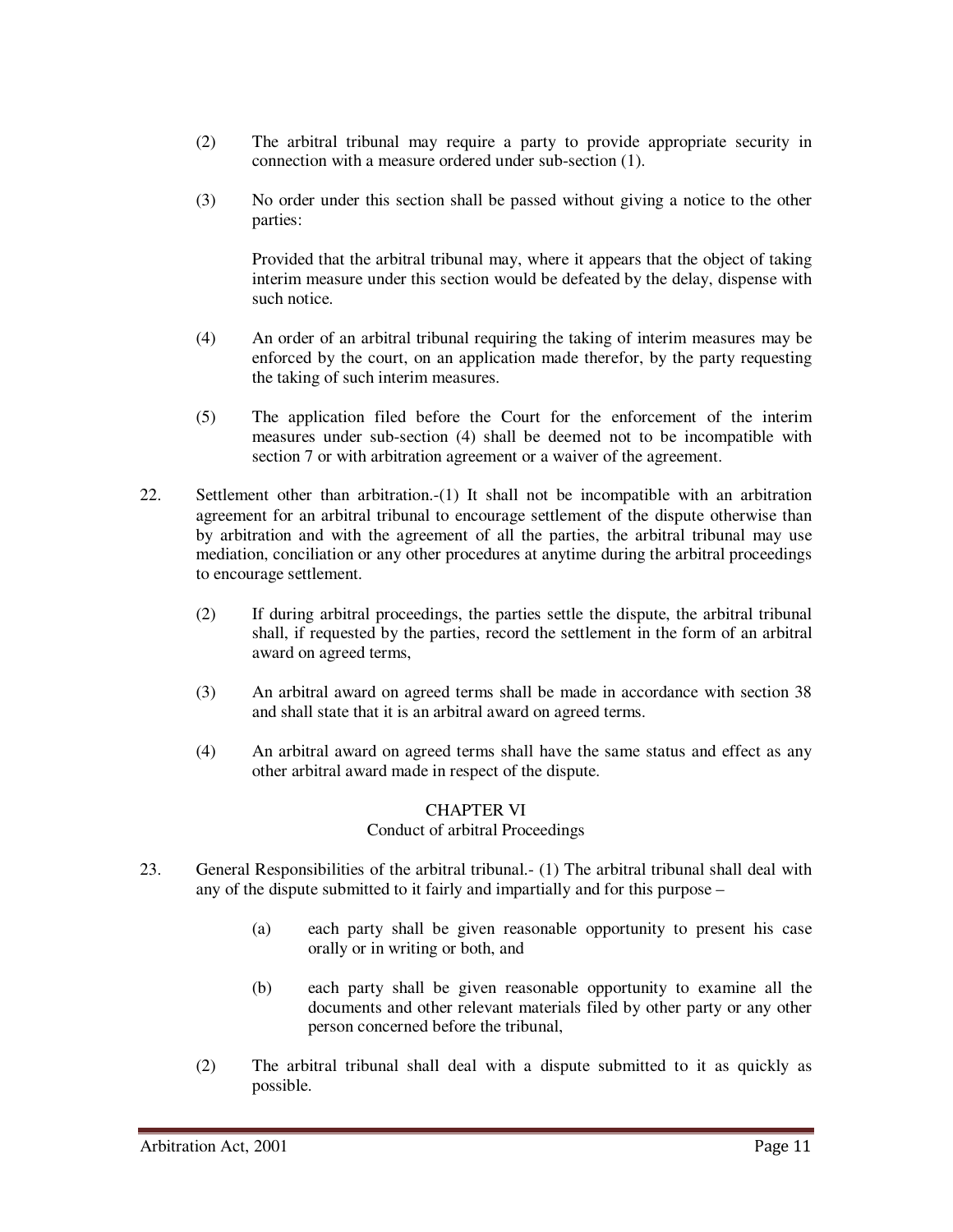- (3) The arbitral tribunal in conducting proceedings shall act fairly and impartially in deciding procedure and evidence and in exercising other powers conferred on it.
- 24. The arbitral tribunal not bound by the Code of Civil Procedure and the Evidence Act.- The arbitral tribunal shall not be bound to follow the provisions of the Code of Civil Procedure and the Evidence Act in disposing of a dispute under this Act.
- 25. Determination of rules of procedure.-(1) Subject to this Act the arbitral tribunal shall follow the procedure to be agreed on all or any by the parties in conducting its proceedings.
- (2) In the absence of any agreement as to the procedure referred to in sub-section (1), the arbitral tribunal shall, subject to this Act, decide, procedural and evidential matters in conducting its proceedings.
- (3) Without prejudice to the powers of the parties to include by agreement, or of the arbitral tribunal to include, any other procedural and evidential matters, procedural and evidential matters include—
	- (a) time and place of holding the proceedings either in whole or in part;
	- (b) language of the proceedings and to supply translation of a document concerned;
	- (c) written statement of claim, specimen copy of defence, time of submission and range of amendment.
	- (d) publication of document and presentation thereof,
	- (e) the questions asked to the parties and replies thereof (1) written or oral evidence as to the admissibility, relevance and weight of any materials;
	- (g) power of the arbitral tribunal in examining the issue of fact and issue of law.
	- (h) submission or presentation of oral or documentary evidence,
	- (4) The arbitral tribunal may fix the time to enforce its orders and extend the time fixed by it.
- 26. Place of arbitration.- (1) The parties shall be free to agree on the place of arbitration.
	- (2) Failing such agreement referred to in sub-section (1), the place of arbitration shall be determined by the arbitral tribunal having regard to the circumstances of the case, including the convenience of the parties.
	- (3) Notwithstanding anything contained in sub-section (1), or sub-section (2), the arbitral tribunal may, unless otherwise agreed by the parties, meet at any place it considers appropriate for consultation among its members, for hearing witnesses, experts or the parties, or for inspection of documents, goods or other property.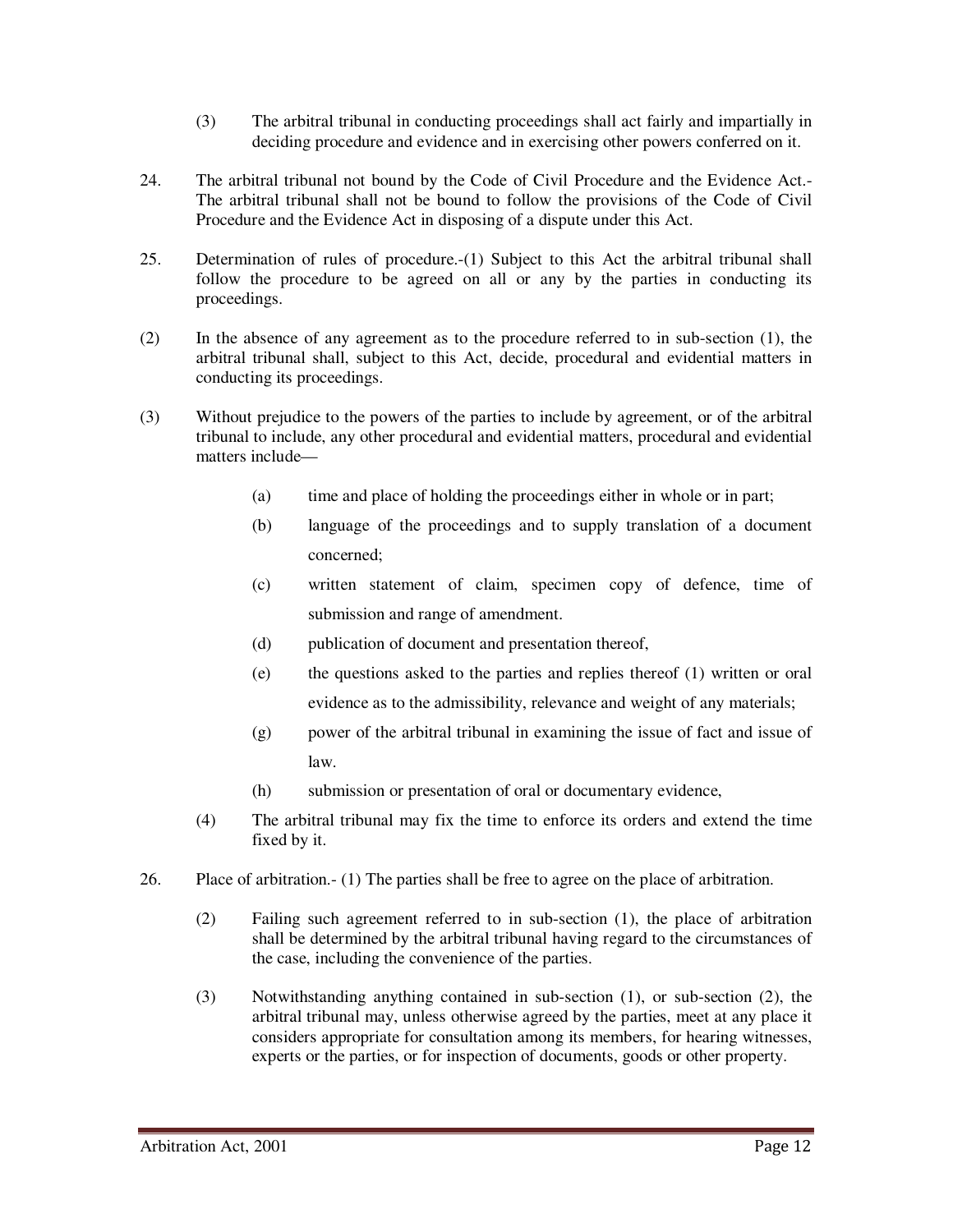- 27. Commencement of arbitral proceedings.-Unless otherwise agreed by the parties, the proceedings shall be deemed to have commenced if -
	- (a) any dispute arises where the concerned arbitration agreement applies; and
	- (b) any party to the agreement
		- (i) has received from another party to the agreement a notice requiring that party to refer, or to concur in the reference of the dispute to arbitration; or
		- (ii) has received from another party to the agreement a notice requiring that party to appoint an arbitral tribunal or to join or concur in, or approve the appointment of, an arbitral tribunal in relation to the dispute.
- 28. Consolidation of Proceedings and concurrent hearings.-(1) The parties shall be free to agree upon this respect that-
	- (a) any arbitration proceedings shall be consolidated with other arbitral proceedings;
	- (b) concurrent hearings shall be held on such terms as may be agreed.
- (2) The arbitral tribunal shall have no power to pass any order to consolidate the proceedings or for concurrent hearing, unless the same is given by the parties on agreed terms to the tribunal.
- 29. Statements of claim and defence.-(1) Within the period of time determined by the tribunal, the claimant shall state the facts supporting his claim, the points at issue and the relief or remedy sought, and the respondent shall state his defence in respect of these particulars, unless the parties have otherwise agreed.
- (2) The parties may submit with their statements all documents they consider to be relevant or may add a reference to the documents or other evidence they will submit in future.
- (3) Except otherwise agreed by the parties, either party may amend or supplement his claim or defence during the course of the proceedings, unless the tribunal considers it inappropriate to allow the amendment or supplement for the sake of fairness or having regard to the delay in making it.
- 30. Hearings and the proceedings.-(1) Unless otherwise agreed by the parties, the tribunal shall decide whether to hold oral hearings for the presentation of evidence or for oral argument, or whether the proceedings shall be conducted on the basis of documents and other materials;

Provided that the tribunal shall hold oral hearings, at an appropriate stage of the proceedings, either on a request by a party, or of its own motion, unless the parties have agreed that no oral hearing shall be held.

- (2) The parties shall be given sufficient prior notice of any hearing and of any meeting of the tribunal for the purposes of inspection of documents, goods or other property.
- (3) All statements, documents or other information supplied to, or applications made to the tribunal by one party shall be communicated to the other party, and any expert report or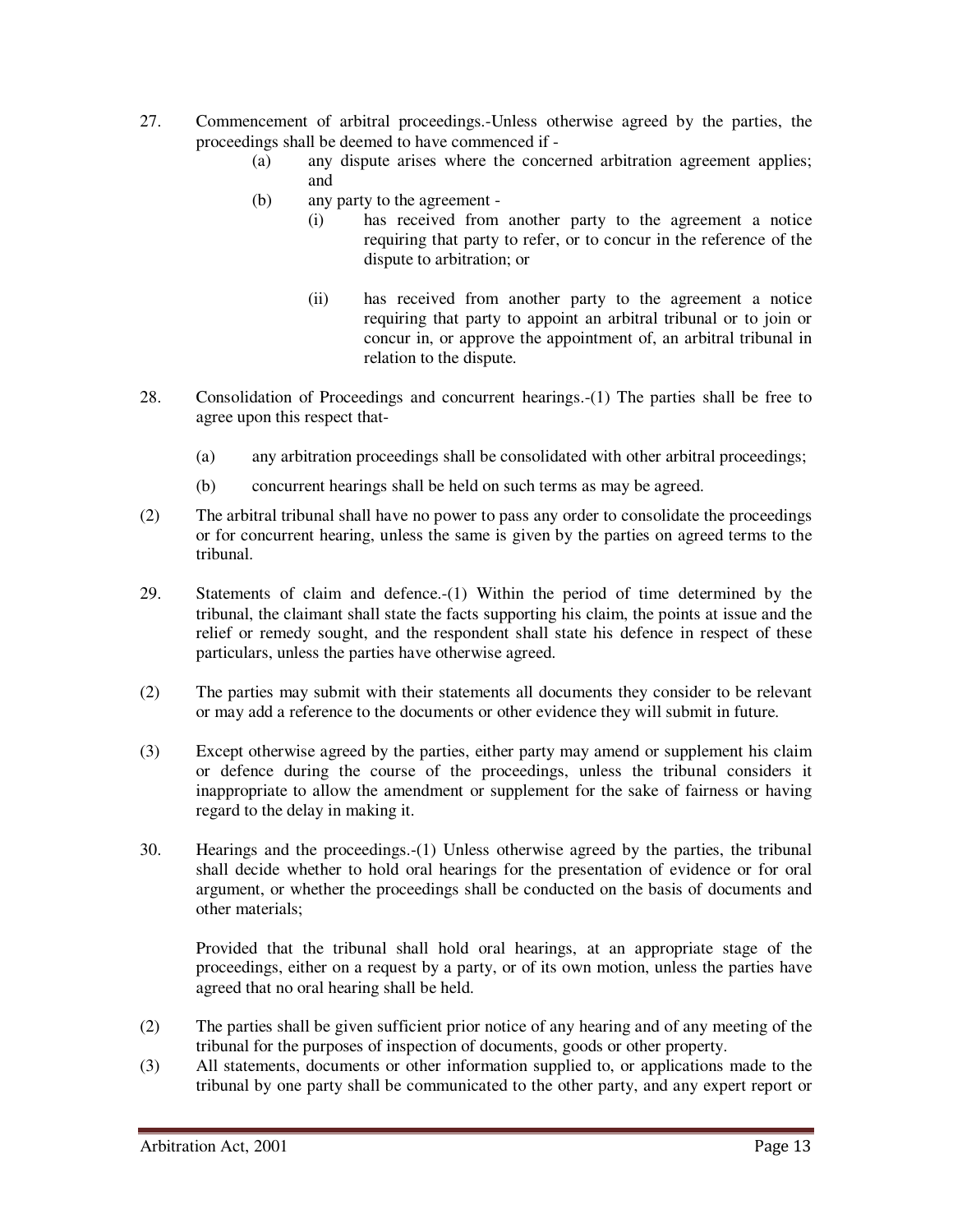evidentiary document on which the tribunal may rely in making its decision shall be communicated to the parties.

- 31. Legal or other representation.-Unless otherwise agreed by the parties, a party to an arbitral proceeding may be represented In the proceedings by the lawyer or other person chosen by him.
- 32. Power to appoint experts, legal advisers or assessors. (1) Unless otherwise agreed by the parties, the arbitral tribunal may-
	- (a) appoint expert or legal adviser to report to it on spec Issues to be determined by the tribunal; and
	- (b) appoint assessor to assist it on technical matters; and
	- (c) require a party to give the expert, legal adviser or the assessor, as the case may be, any relevant information or to produce, or to provide access to, any relevant documents, goods or other property for his inspection.
	- (2) Unless otherwise agreed by the parties.—
		- (a) if a party or the arbitral tribunal so requests, the expert, legal adviser or the assessor, as the case may be, shall after delivery of his written or oral report, participate in an oral hearing where the parties have the opportunity to put questions to him and to present expert witnesses in order to testify on the points at issue;
		- (b) the expert, legal adviser or the assessor, as the case may be, shall, on the request of a party, make available to that party all documents, goods or other property in the possession of him with which he was provided in order to prepare his report;
		- (c) the parties shall be given reasonable opportunity to comment on the report, information, opinion or advice submitted in the tribunal by the expert, legal adviser or the assessor.
- 33. Summons to witnesses.- (1) The arbitral tribunal, or a party to the proceedings with the approval of the tribunal, may apply to the Court for issuing summons upon any person necessary for examining, or submitting materials or appearing, or producing before the tribunal for both the purposes, as the case maybe, and the Court shall issue such summons.
- (2) A person shall not be compelled under any summons issued under sub-section (1) to answer any question or produce any documents or materials which that person could not be compelled to answer or produce at the trial in an action before the Court.
- (3) Persons failing to attend before the tribunal in accordance with such summons as issued under sub-section (1) or making any other default, or refusing to perform, or guilty of any contempt to the arbitral tribunal during the conduct of arbitral proceedings, shall be subject to the like punishments by order of the Court on the representations of the arbitral tribunal as they would incur for the like offences in suits tried before the Court.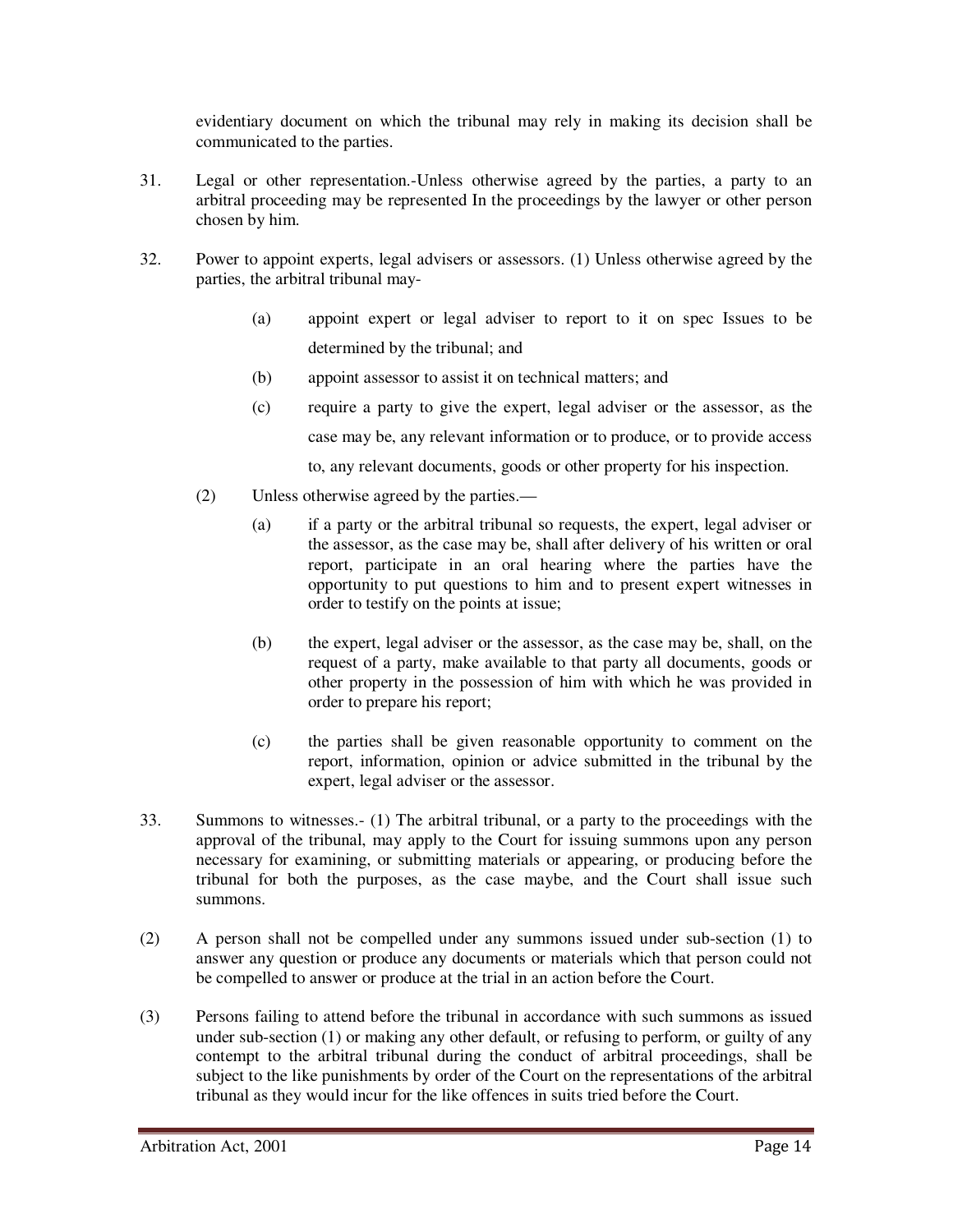- 34. Evidence before the arbitral tribunal-Unless otherwise agreed by the parties-
	- (a) evidence may be given before the arbitral tribunal orally or in writing or by affidavit,
	- (b) the arbitral tribunal may administer an oath or affirmation to a witness subject to his consent.
- 35. Powers of the arbitral tribunal in case of default of the parties.\_ (1) The parties shall be free to agree on the powers of the arbitral tribunal in case of a party's failure to do anything necessary for the proper and expeditious conduct of the arbitration.
	- (2) Where under sub-section (1) of section 29—
		- (a) any claimant fails to communicate his statement of claim, the tribunal shall terminate the proceedings, and
		- (b) the respondent fails to communicate his statement of defence, the tribunal shall continue the proceeding without treating that failure in itself as an admission of the allegations by the claimant.
	- (3) If the arbitral tribunal is satisfied that there has been inordinate and inexcusable delay on the part of the claimant in pursuing his claim and that the delay —
		- (a) gives rise, or is likely to give rise, to a substantial risk that it is not possible to have a fair resolution of the issues in that claim, or
		- (b) has caused, or is likely to cause, serious prejudice to the respondent, the arbitral tribunal may make an award dismissing the claim.
	- (4) If without showing sufficient cause a party— (a) fails to attend or be represented at an oral hearing of which due notice was given: or
		- (b) where matters are to be dealt with in writing fails, after due notice, to submit written evidence or make written submissions, the arbitral tribunal may continue the proceedings in the absence of that party or, as the case may be, without any written evidence or submissions on his behalf and may make an award on the basis of the evidence before it.
	- (5) If without showing sufficient cause a party fails to comply with any order or directions of the arbitral tribunal, the arbitral tribunal may make an order to comply with such order or directions within such time as it may deem fit.
	- (6) If a claimant fails to comply with an order of the arbitral tribunal to provide security for costs, the arbitral tribunal may make an award dismissing his claim.
	- (7) If a party falls to comply with any other kind of order not referred to in any of the sub-sections of this section, then the arbitral tribunal may—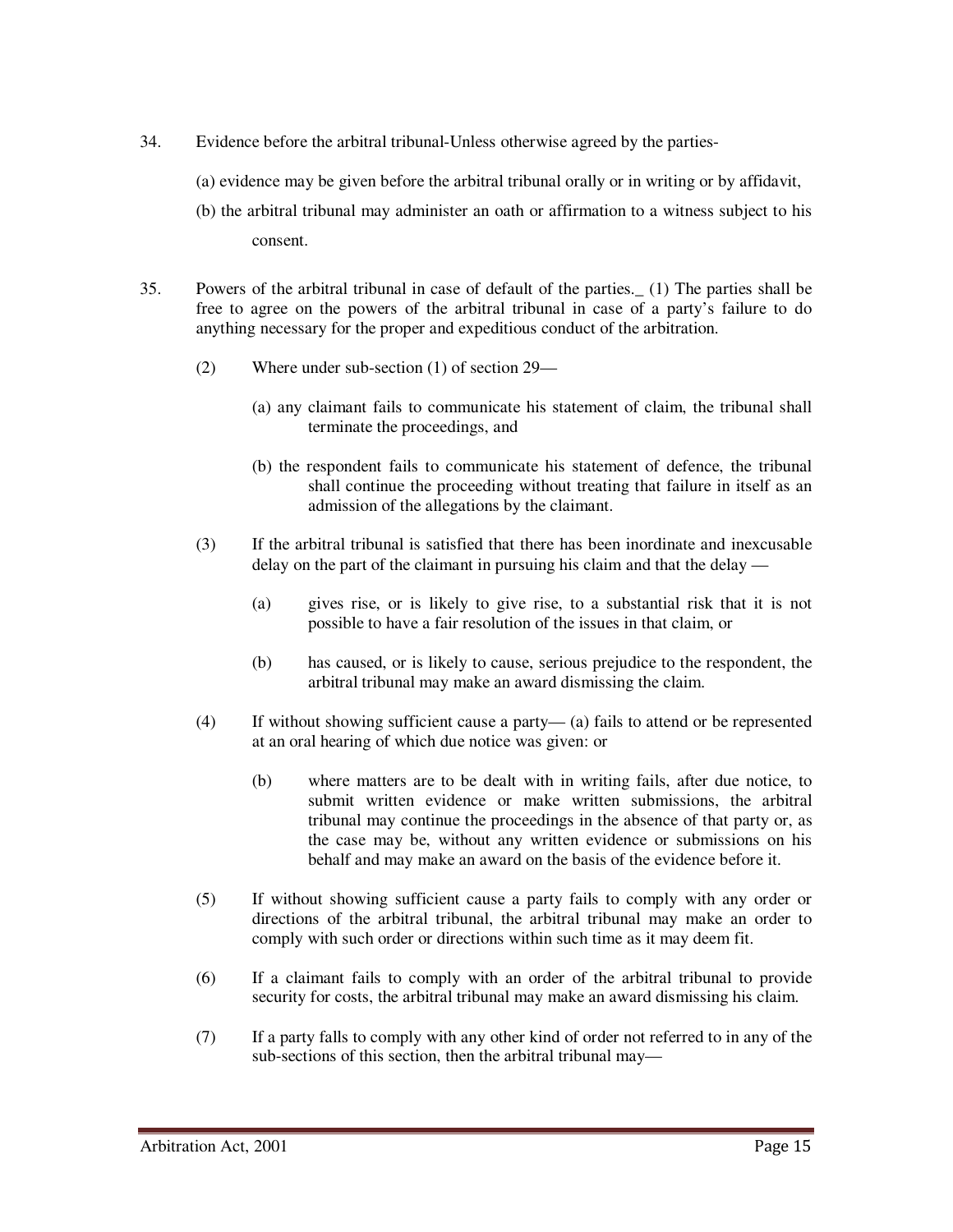- (a) direct that the party in default shall not be entitled to rely upon any allegation or material which was the subject-matter of the order;
- (b) draw such adverse inferences from the act of non compliance as the circumstances justify,
- (c) proceed to an award on the basis of such materials as have been properly provided to it: or
- (d) make such order, as it thinks fit, as to the payment of costs of the arbitration incurred in consequence of the non-compliance.

#### CHAPTER VII

Making of arbitral award and termination of proceedings

36. Rules applicable to substance of dispute.-(1) The arbitral tribunal shall decide the dispute in accordance with the rules of law as are designated by the parties as applicable to the substance of the dispute:

Provided that any designation by the parties of the law or legal system of a given country shall be construed, unless otherwise expressed, as directly referring to the substantive law of that country.

- (2) Failing any designation of the law under sub-section (1) by the parties, the arbitral tribunal shall apply the rules of law it considers to be appropriate given all the circumstances surrounding the dispute.
- (3) The arbitral tribunal shall decide in accordance with the terms of the contract taking into account the usages of the concerned matter, if any, for ends of justice.
- 37. Decision making by panel of arbitrators.-(1) Unless otherwise agreed by the parties, in arbitral proceedings with more than one arbitrator, any decision of the arbitral tribunal shall be made by a majority of all its members.
	- (2) Notwithstanding anything contained in sub-section (1), f authorized by the parties or all the members of the arbitral tribunal, questions of procedure may be decided by the Chairman of the arbitral tribunal.
- 38. Form and contents of arbitral award.\_ (1) An arbitral award shall be moxie in writing and shall be signed by the arbitrator or arbitrators.
	- (2) In arbitral proceedings with more than one arbitrator, the signatures of the majority of all the members of the arbitral tribunal shall be sufficient so long as the reason for any omitted signature is stated.
	- (3) No reasons shall have to be stated by the arbitral tribunal where the parties have agreed that no reasons are to be given, or the award is an arbitral award on agreed terms under section 22.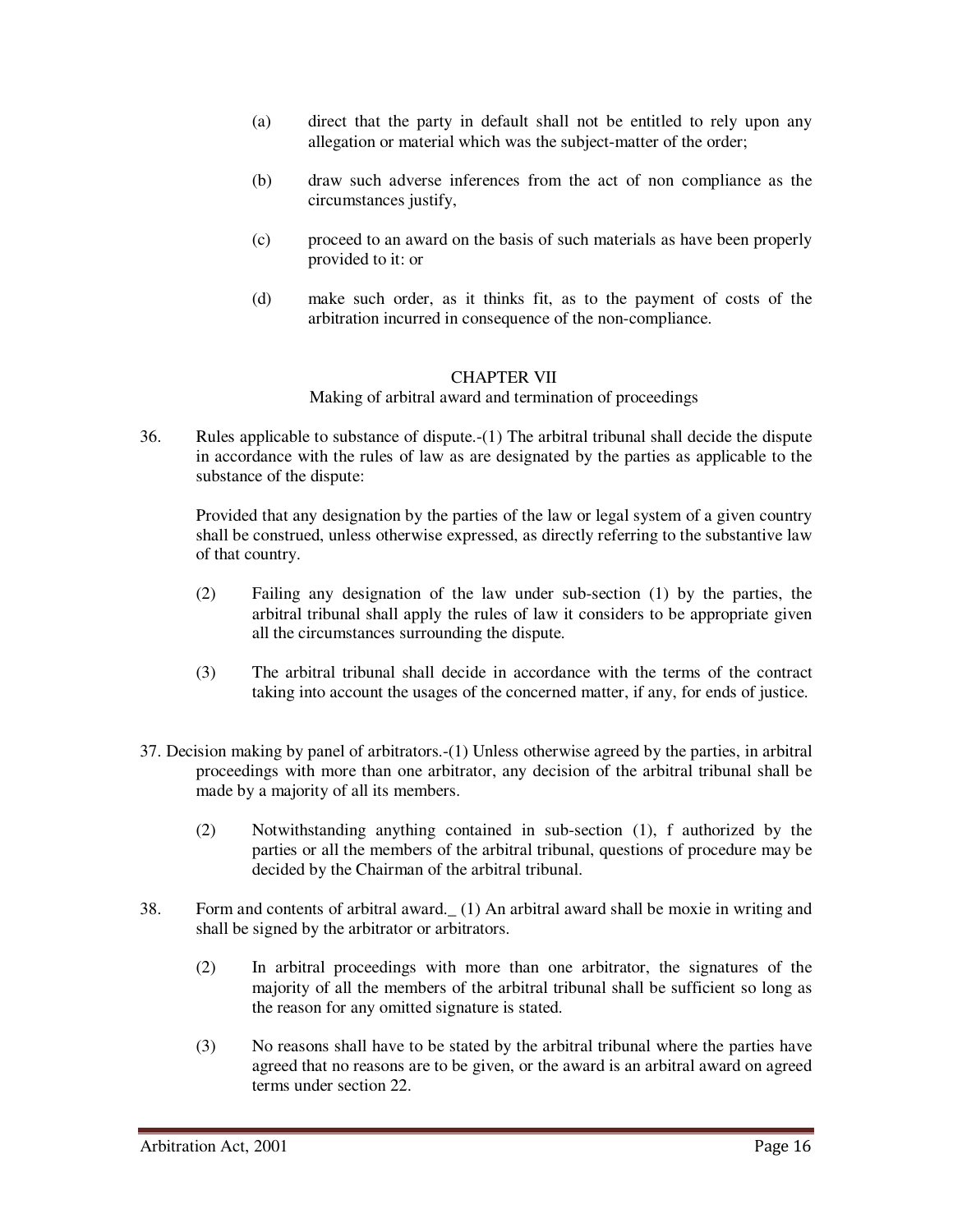- (4) The arbitral award shall state its date and the place of arbitration as determined in accordance with section 26 and the award shall be deemed to have been made at that place.
- (5) After the arbitral award is made, a copy signed by the arbitrator or arbitrators shall be delivered to each party.
- (6) Unless otherwise agreed by the parties—
	- (a) Where and in so far as an arbitral award is for the payment of money, the arbitral tribunal may include in the sum for which the award is moxie Interest, at such rate as it deems reasonable, on the whole or any part of money, for the whole or any part of the period between the date on which the cause of action arose and the date on which the award is made.
	- (b) A sum directed to be paid by an arbitral award shall, unless the award otherwise directs, carry interest at the rate of two percent per annum which is more than the usual Bank rate from the date of the award to the date of payment.

Explanation— "Bank Rate" under this sub-section means the rate of interest as determined by the Bangladesh Bank from time to time,

- (7) Unless otherwise agreed by the parties
	- (a) The costs of an arbitration shall be fixed by the arbitral tribunal
	- (b) The arbitral tribunal shall specify
		- (i) the party entitled to costs;
		- (ii) the party who shall pay the costs;
		- (iii) the amount of costs or method of determining that amount, and
		- (iv) the manner in which the costs shall be paid.

Explanation— Under this sub-section, 'arbitration costs includes reasonable costs relating to the fees and expenses of the arbitrators and witnesses; legal fees and expenses, any administration fees of the institution supervising the arbitration and any other expenses incurred in connection with the arbitral proceedings and the arbitral award.

- 39. Award to be final and binding.-(1) An arbitral award made by an arbitral tribunal pursuant to an arbitration agreement shall be final and binding on both the parties and on any persons claiming through or under them.
- (2) Notwithstanding anything contained in sub-section (1) the right of a person to challenge the arbitral award in accordance with the provisions of this Act shall not be affected.
- 40. Correction and interpretation of awards etc.-(1) Within fourteen days from the receipts of the arbitral award, unless another period of time has been agreed upon by the parties-
	- (a) a party with notice to the other party—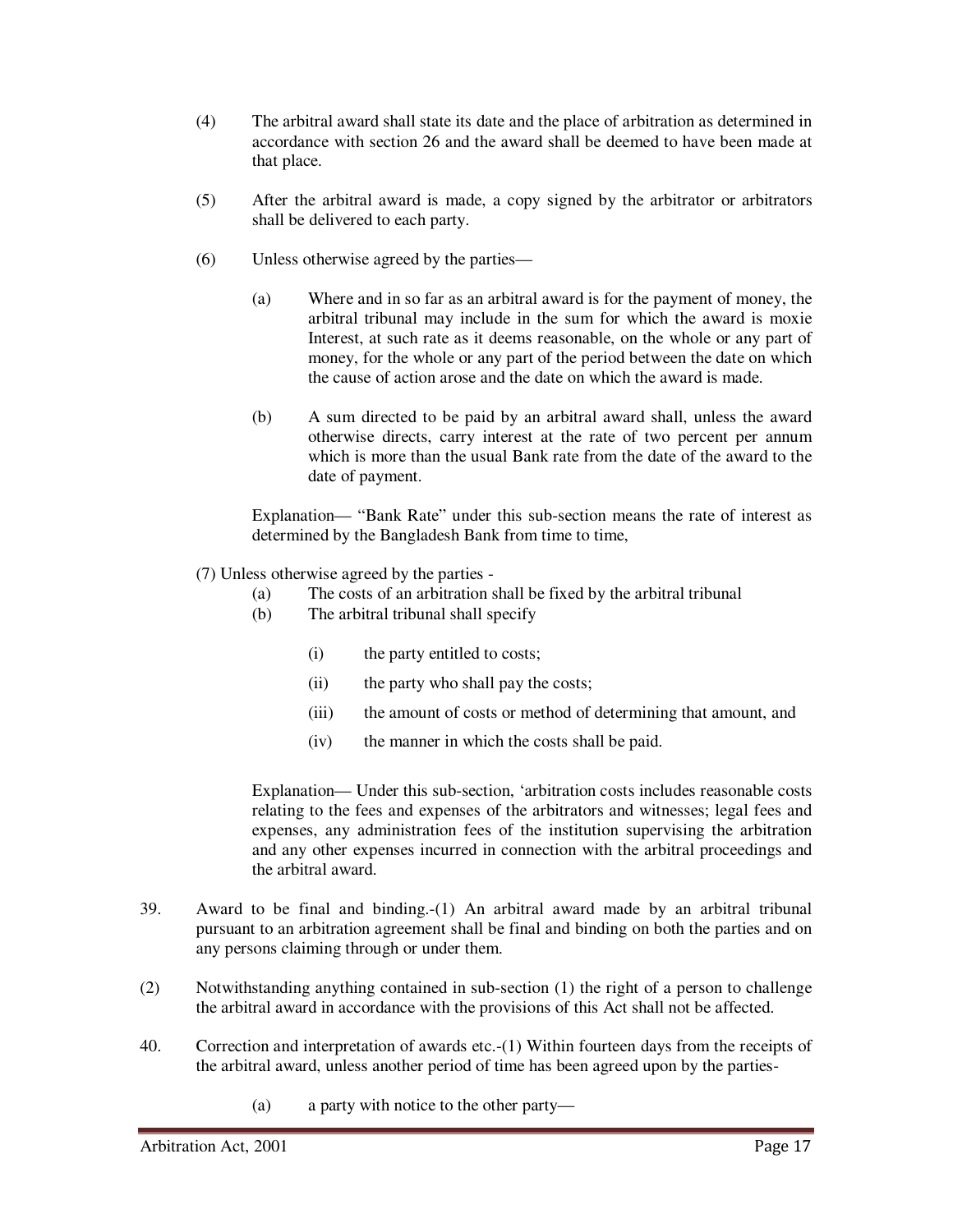- (i) may request the arbitral tribunal to correct any computation errors, any clerical or typographical errors or any other errors of a similar nature occurring in the award;
- (ii) may request the arbitral tribunal to modify divisible part of the award which has not been sent to the tribunal or f sent it does not affect the arbitral award on the matters sent to the tribunal.
- (b) If the arbitral tribunal considers the request made under sub-section (1) to be justified, it shall make the correction, or give the interpretation as the case may be, within fourteen days from the receipt of the request or where the parties agree upon the longer period of time on the request of the arbitral tribunal, within that agreed longer period of time.
- (3) The arbitral tribunal may correct any computation errors, any clerical or typographical errors or any other errors of similar nature occurring in the award referred to in clause (a) of sub section (1) within fourteen days from the date of the arbitral award.
- (4) Under this section any correction, modification or interpretation, as the case may be, shall form part of the arbitral award.
- (5) Unless otherwise agreed by the parties, a party with a notice to the other party, may request, within fourteen days from the receipt of the arbitral award, the arbitral tribunal to make an additional arbitral award as to claims presented in the arbitral proceedings but omitted from the arbitral award.
- (6) If the arbitral tribunal considers the request made under sub-section (5) to be justified, it shall make the additional arbitral award within sixty days from the date of receipt of such request.
- (7) The provisions of sections 38 and 39 shall apply to a correction, mod or interpretation of the arbitral award or to an additional arbitral award made under this section.
- 41. Termination of proceedings.- (1) The arbitral proceedings shall be terminated by the final arbitral award or by an order of the arbitral tribunal under sub-section (2).
	- (2) The arbitral tribunal shall issue an order for the termination of the arbitral proceedings where –
		- (a) the claimant withdraws his claim, unless the respondent objects to the order and the arbitral tribunal recognises a legitimate interest on his part in obtaining a final settlement of the dispute;
		- (b) the parties agree on the termination of the proceedings; or
		- (c) the arbitral tribunal finds that the continuation of the proceedings unnecessary or impossible.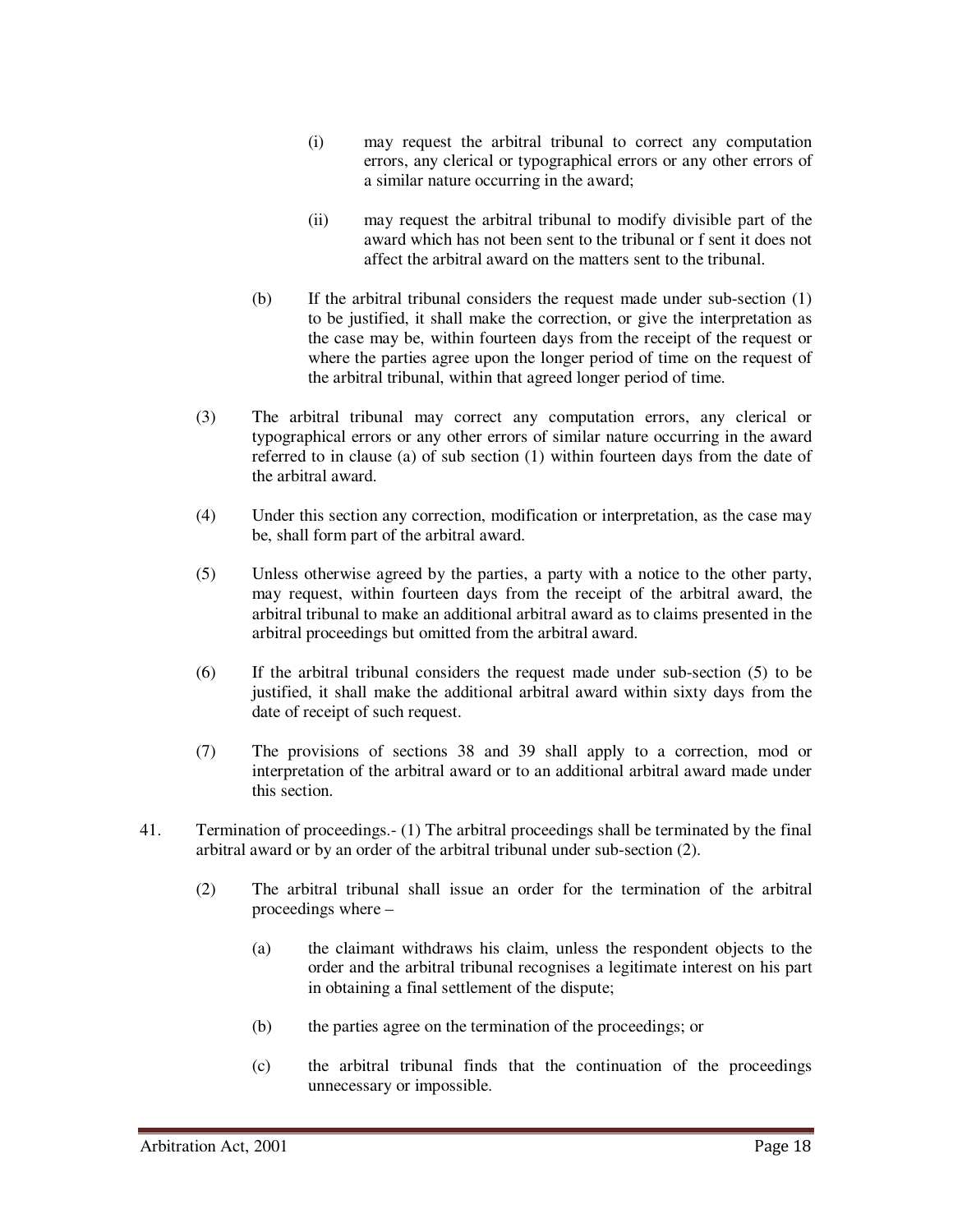(3) Subject to the provisions of section 40, the mandate of the arbitral tribunal shall terminate with the termination of the arbitral proceedings.

#### CHAPTER VIII

#### Recourse against arbitral award

- 42. Application for setting aside arbitral award.- (1) The Court may set aside any arbitral award under this Act other than an award made in an international commercial arbitration on the application of a party within sixty days from the receipt of the award.
	- (2) The High Court Division may set aside any arbitral award made in an international commercial arbitration held in Bangladesh on the application of a party within sixty days from the receipt of the award.
- 43. Grounds for setting aside arbitral award.  $(1)$  An arbitral award may be set aside if—
	- (a) the party making the application furnishes proof that-
		- (i) a party to the arbitration agreement was under some incapacity;
		- (ii) the arbitration agreement is not valid under the law to which the parties have subjected it;
		- (iii) the party making the application was not given proper notice of the appointment of an arbitrator or of the arbitral proceedings or was otherwise unable due to some reasonable causes to present his case;
		- (iv) the arbitral award deals with a dispute not contemplated by or not falling within the terms of the submission to arbitration or it contains decision on matters beyond the scope of the submission to arbitration;

Provided that, if the decisions on matters submitted to arbitration can be separated from those not so submitted, only that part of the arbitral award which, contains decisions on matters not submitted to arbitration may be set aside;

- (v) the composition of the arbitral tribunal or the arbitral procedure was not in accordance with the agreement of the parties, unless such agreement was in conflict with the provisions of this Act, or, in the absence of such agreement, was not in accordance with the provisions of this Act.
- (b) The court or the High Court Division, as the case may be, is satisfied that—
	- (i) the subject-matter of the dispute is not capable of settlement by arbitration under the law for the time being in force in Bangladesh;
	- (ii) the arbitral award is prima facie opposed to the law for the time being in force in Bangladesh;
	- (iii) the arbitral award is in conflict with the public policy of Bangladesh; or
	- (iv) the arbitral award is induced or affected by fraud or corruption.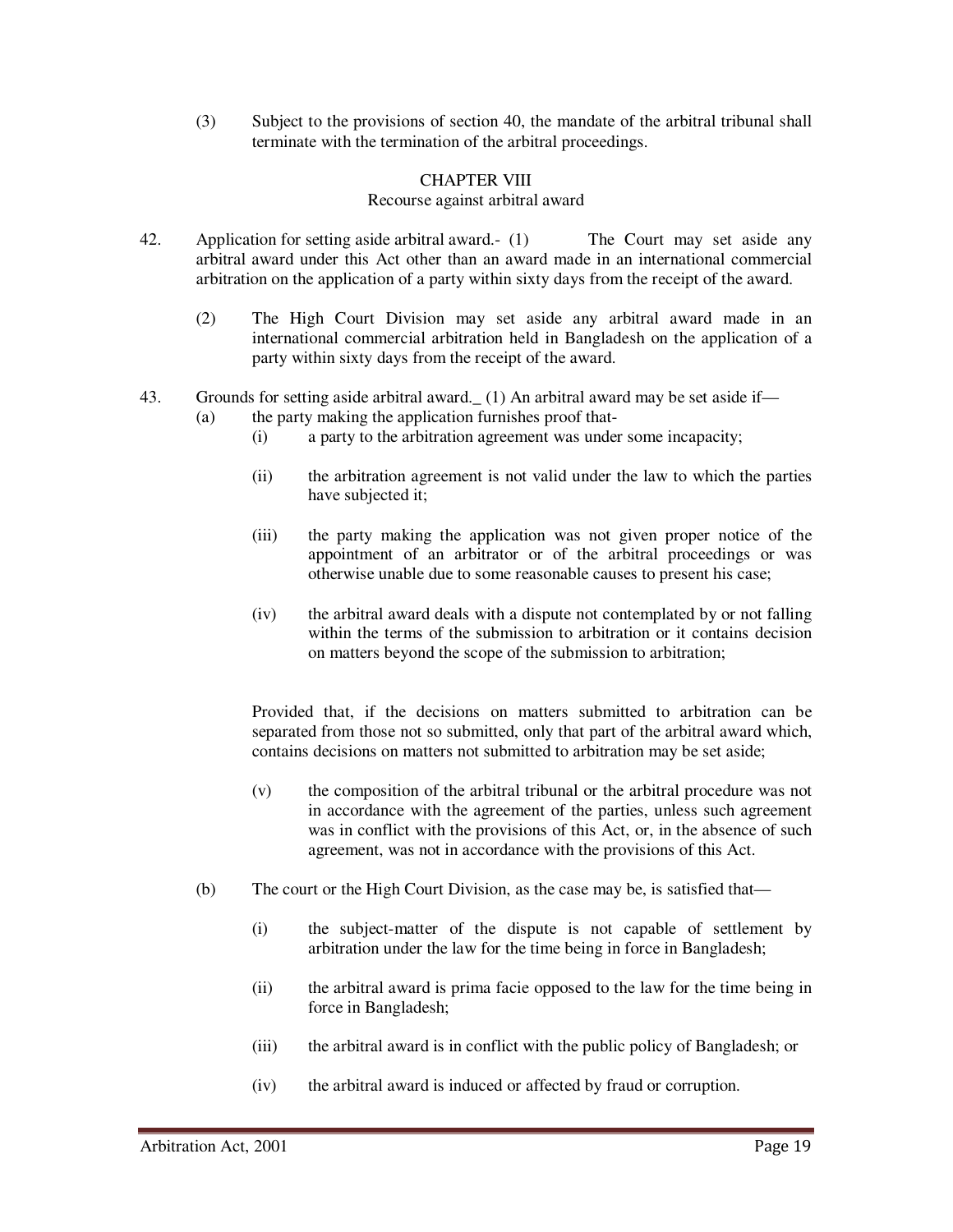(2) Where an application is made to set aside an award, the court or the High Court Division, as the case may be, may order that any money payable by the award shall be deposited in the Court or the High Court Division, as the case may be, or otherwise secured pending the determination of the application.

Explanation.-The expression "Court" in this section means the Court within the local limits of whose jurisdiction the arbitral award has been finally made and signed.

#### CHAPTER IX

#### Enforcement of arbitral award

44. Enforcement of arbitral award.- Where the time for making an application to set aside the arbitral award under section 42 has expired, or such application having been mode, has been refused, the award shall be enforced under the Code of Civil Procedure, in the same manner as f it were a decree of the Court.

Explanation.- The expression "Court" in this section means the Court within the local limits of whose jurisdiction the arbitral award has been finally made and signed.

#### CHAPTER X

#### Recognition and enforcement of certain foreign arbitral awards

- 45. Recognition and enforcement of Foreign arbitral awards.— (1) Notwithstanding anything contained in any law for the time being in force, subject to the provisions of section 46
	- a) any foreign award which would be enforceable shall be treated as binding for all purposes on the persons as between whom it was made, and may accordingly be relied on by any of those persons by way of defence, set off or otherwise in any legal proceedings in Bangladesh.
	- b) a foreign arbitral award shall on the application being made to it by any party, be enforced by execution by the Court under the Code of Civil Procedure, in the same manner as f it were a decree of the Court.
	- (2) An application for the execution of a foreign arbitral award shall be accompanied  $by -$ 
		- (a) the original arbitral award or a copy thereof duly authenticated in the manner required by the law of the country in which it was made;
		- (b) the original agreement for arbitration or a duly certified copy thereof and
		- (c) such evidence as may be necessary to prove that the award is a foreign award.
	- (3) If the award or agreement to be produced under sub section (2) is in English or in any other languages excepting Bangla, the party seeking to enforce the award under sub section (1), shall produce a translation into English certified as correct by a diplomatic or consular agent of the country to which that party belongs or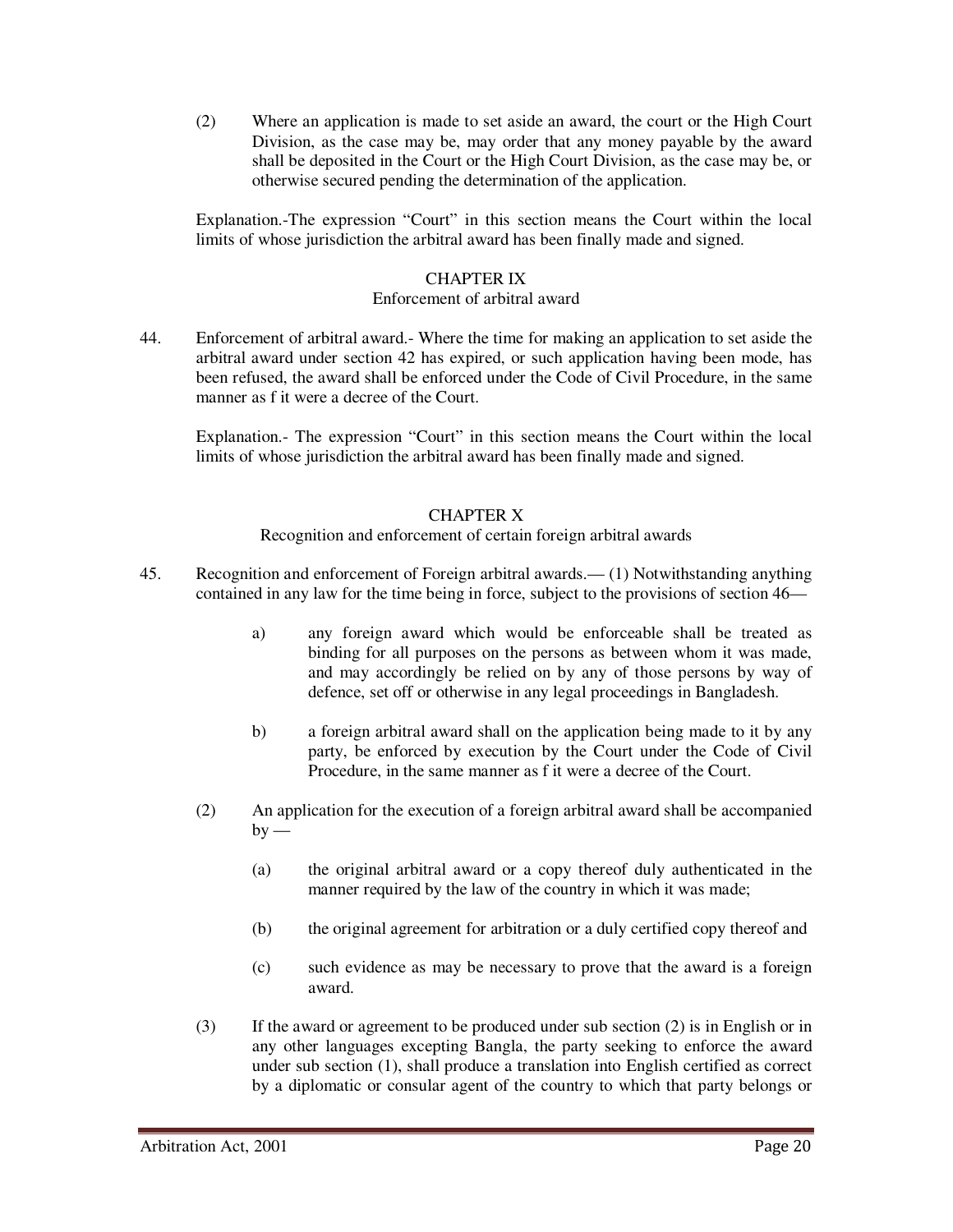certified as correct in such other manner as may be sufficient according to the law in force in Bangladesh.

Explanation.-The expression 'Court" shall mean the District Judge's Court exercising the jurisdiction within the district of Dhaka for the purposes of this section.

- 46. Grounds for refusing recognition or execution of foreign arbitral awards.-(1) Recognition or execution of foreign arbitral award may be refused only on the following grounds, namely-
	- (a) if the party against whom it is invoked furnishes proof to the Court that
		- (i) a party to the arbitration agreement was under some incapacity;
		- (ii) the arbitration agreement is not valid under the law to which the parties have subjected it;
		- (iii) the party against whom the award is invoked was not given proper notice of the appointment of the arbitrator or of the arbitral proceedings or was otherwise unable due to some reasonable causes to present his case; or
		- (iv) the concerned foreign arbitral award contains decisions on matters beyond the scope of the submission to arbitration;

Provided that, f the decisions on matters submitted to arbitration can be separated from those not so submitted, that part of the award which contains decisions on matters submitted to arbitration may be recognised and enforced;

- (v) the composition of the arbitral tribunal or the arbitral procedure was not in accordance with the agreement of the parties or, in absence of such agreement was not in accordance with the law of the country where the arbitration took place;
- (vi) the award has not yet become binding on the parties, or has been set aside or suspended by a competent authority of the country in which, or under the law of which, that award was made; or
- (b) the court in which recognition or execution of the foreign arbitral award is sought, finds that  $-$ 
	- (i) the subject matter of the dispute is not capable of settlement by arbitration under the law for the time being in force in Bangladesh; or
	- (ii) the recognition and execution of the foreign arbitral award is in conflict with the public policy of Bangladesh.
- (2) If an application for setting aside or suspension of the enforcement of the foreign arbitral award has been made to a competent authority referred to in sub-clause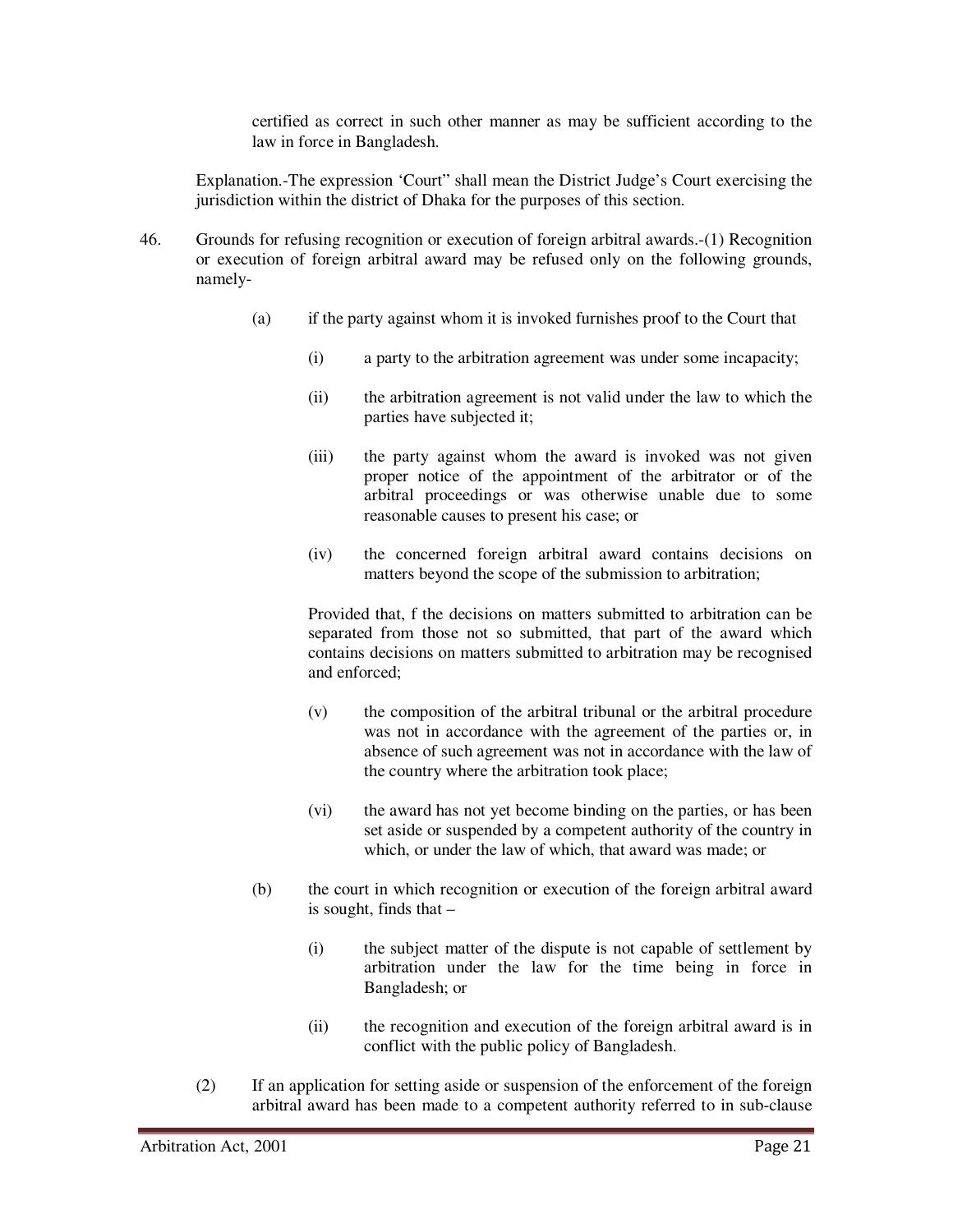(v) of clause (a) of sub-section (1) the Court may, f it considers it proper, adjourn the decision on the enforcement of the foreign arbitral award and may also, on the application of the party claiming enforcement of the foreign award, order the other party to give suitable security.

47. Power of Government to declare specified state.-For the purposes of this chapter, the Government may, by notification in the official Gazette, declare a state as a specified state.

#### CHAPTER XI Appeals

- 48. Appeals.-An appeal shall lie from the following orders of the Court to the High Court Division, namely -
	- (a) setting aside or refusing to set aside an arbitral award under sub-section (1) of section 42;
	- (b) refusing to enforce the arbitral award under section 44;
	- (c) refusing to recognize or enforce any foreign arbitral au under section 45.

# CHAPTER X

#### Miscellaneous

49. Deposit of costs etc.\_ (1) The Arbitral tribunal may fix the amount of the deposit as an advance for the costs referred to in sub-section (7) of section 38, which it expects will be incurred in respect of the claim submitted to it;

Provided that where, apart from the claim, a counter-claim has been submitted to the arbitral tribunal it may fix separate amount of deposit for the claim and counter-claim.

(2) The deposit referred to in sub-section (1) shall be payable in equal shares by the parties;

Provided that where one party fails to pay his share of the deposit, the other party may pay that share;

Provided further that where the other party also does not pay the aforesaid share in respect of the claim or the counter claim, the arbitral tribunal may terminate the arbitral proceedings in respect of such claim or counter claim or refuse to make an award to the parties.

- (3) Upon termination of the arbitral proceedings, the arbitral tribunal shall render an accounting to the parties of the deposits received and shall return any unspent balance to the party or parties, as the case may be.
- 50. Dispute as to arbitrator's remuneration or costs.-(1) If in arty case art arbitral tribunal refuses to deliver its award except on payment of the costs demanded by it, the court may, on an application in this behalf, order that-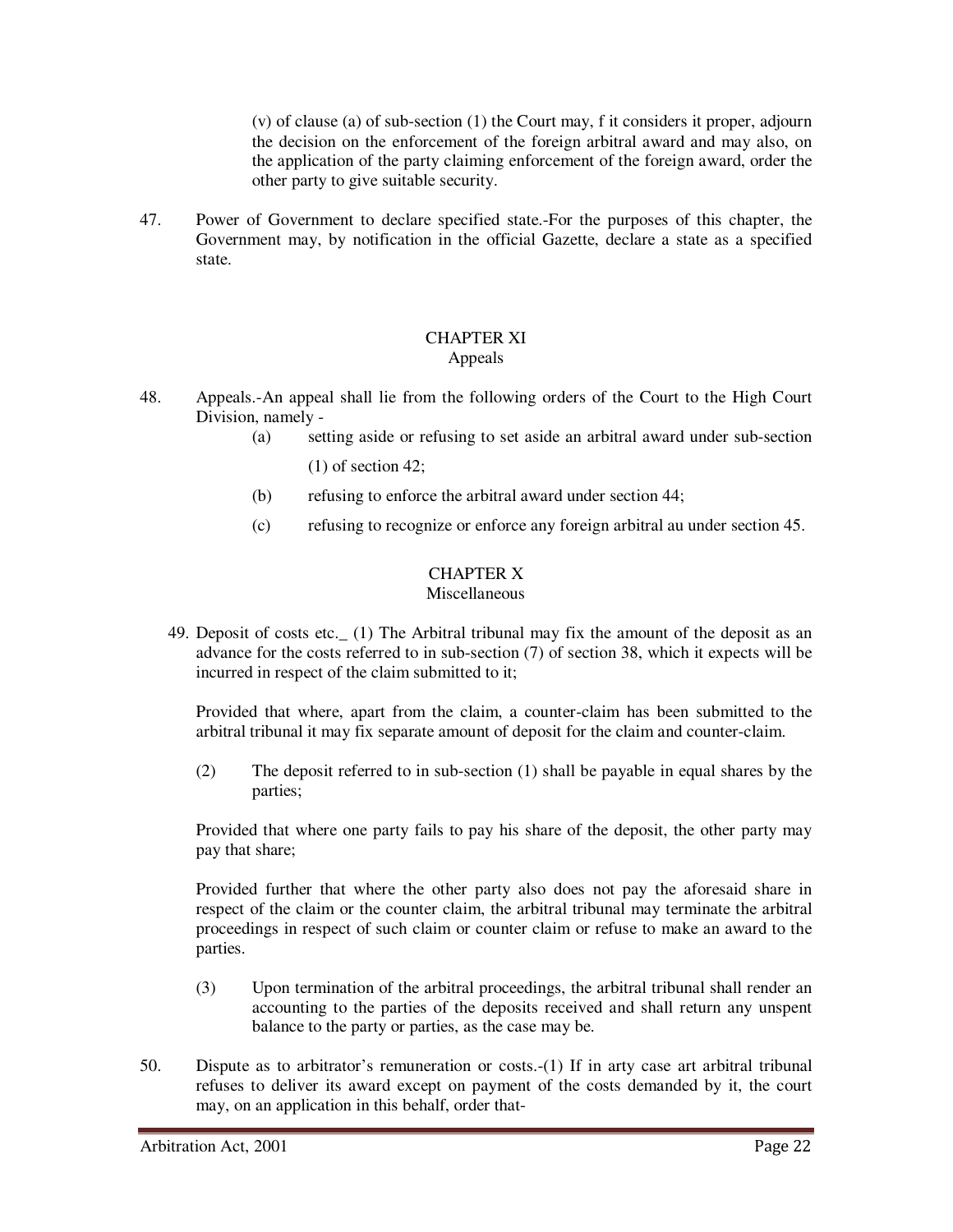- (a) the arbitral tribunal shall deliver the award to the applicant on payment into court by the applicant of the costs demanded; and
- (b) the Court shall, after such inquiry, f any, as it thinks fit, further order that out of the money so paid into Court there shall be paid to the arbitral tribunal by way of costs such sum as the court may consider reasonable and that the balance of the money if any, shall be refunded to the applicant.
- (2) An application under sub-section (1) may be made by any party where the fees demanded have not been fixed by written agreement between him and the arbitral tribunal, and the tribunal shall be entitled to appear and be heard on any such application.
- (3) The Court may make such orders as it thinks fit respecting the costs of the arbitration where any question arises respecting such costs and the arbitral award contains no sufficient provision concerning them.
- (4) Subject to the provisions of sub-section (1) and to any provision to the contrary in the arbitration agreement, the arbitral tribunal shall have a lien on the arbitral award for any unpaid costs of the arbitration.
- 51. Arbitration agreement not to be discharged by death of parties thereto.-(1) Unless otherwise agreed by the parties-
	- (a) an arbitration agreement shrill not be discharged by reason of the death of any party thereto, but shall in such event be enforceable by or against the legal representative of the deceased;
	- (b) the mandate of an arbitrator shall not be affected by the death of any party by whom he was appointed.
	- (2) Nothing in this section shall affect the operation of any law relating to abatement of right through the death of a person.
- 52. Provision in case of bankruptcy.-(1) Where it is provided by a term in a contract to which an insolvent is a party that any dispute arising therefrom or in connection therewith shall be submitted to arbitration, the said term shall, f the receiver adopts the contract, be enforceable by or against him so far as it relates to any such dispute.
	- (2) Where a person who has been adjudged an insolvent had, before the commencement of the insolvency proceedings, become a party to an arbitration agreement, and any matter to which the agreement is required to be determined in connection with, or for the purpose of the bankruptcy proceedings,
		- (a) then, f the case is one to which sub-section (1) does not apply, any other party or the receiver may apply to the judicial authority having jurisdiction in the bankruptcy proceedings for an order directing that the matter in question shall be submitted to arbitration in accordance with the arbitration agreement; and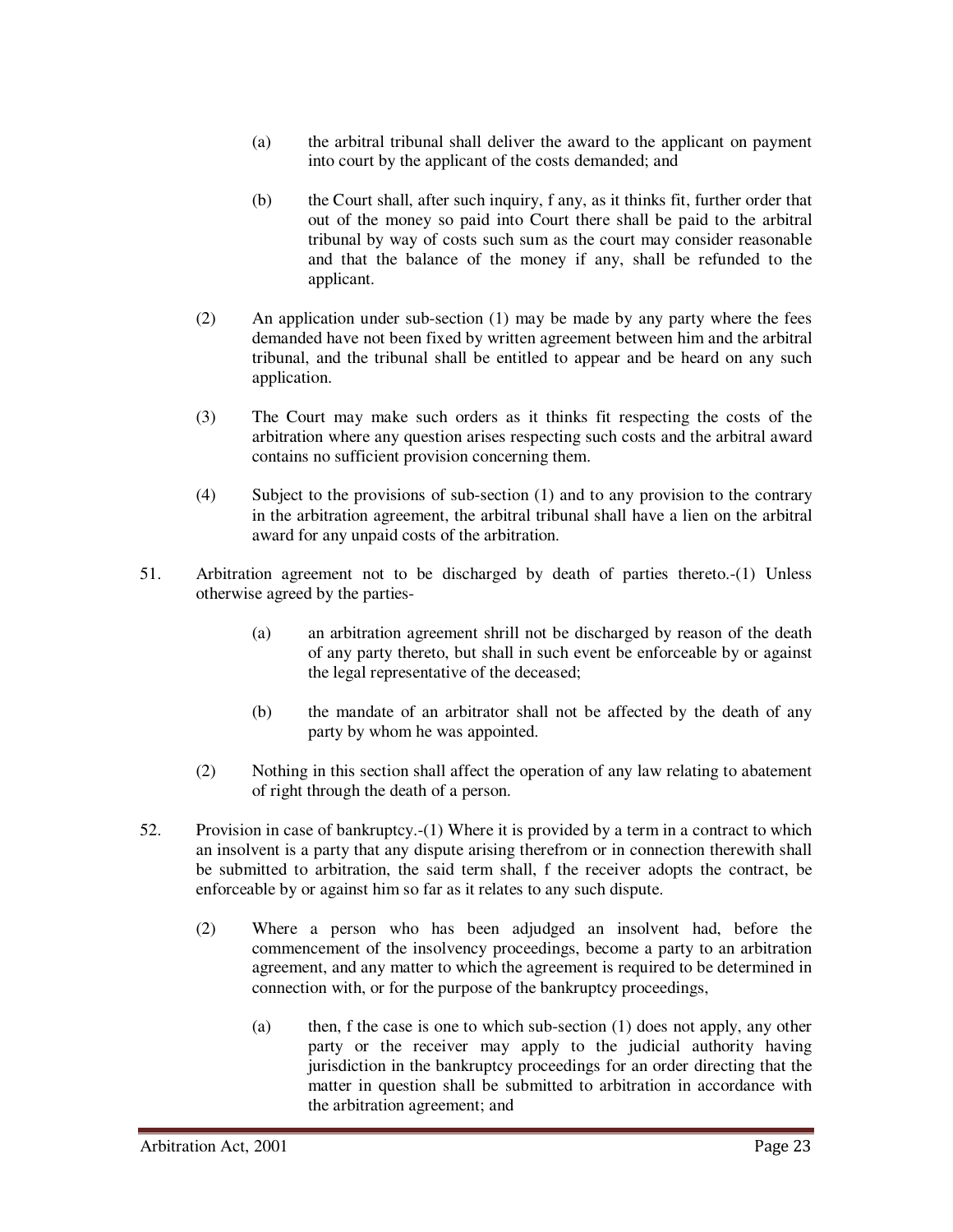(b) the Bankruptcy Court may, f it is of opinion that, having regard to all circumstances of the case, the matter ought to be determined by arbitration, make an order accordingly.

Explanation.\_ In this section "Bankruptcy Act" means: "Bankruptcy Act" 1997 (Act No. X of 1997) and 'Receiver" means the receiver as explained in clause (4) of section 2 of the Bankruptcy Act.

- 53. Jurisdiction.-Notwithstanding anything contained elsewhere in this Act, or in any other law for the time being in force, where with respect to an arbitration agreement any application under this Act has been made in a Court-
	- (a) that court alone shall have jurisdiction over the arbitral proceedings; and
	- (b) all subsequent applications arising out of that agreement and the arbitral proceedings shall be made in that court and in no other court.
- 54. Application of this Act to other laws providing for arbitration.-Nothing of this Act shall apply to the Industrial Relations Ordinance, 1969 (XXXIII of 1969) or to any other law making special provisions for arbitration.
- 55. Limitation.-(1) Subject to the provisions of this Act, the Limitation Act, shall apply to arbitrations under this Act as they apply to proceedings in Court.
	- (2) For the purposes of this section and the Limitation Act, an arbitration shall be deemed to have commenced on the date referred to in section 27.
	- (3) Where an arbitration agreement to submit future disputes to arbitration provided that any claim to which the agreement applies shall be barred unless some step to commence arbitral proceedings is taken within a time fixed by the agreement, the court may, on such terms, f any, as the interest of justice, may require, extend the time for such period as it thinks proper.
	- (4) Where the court orders that an arbitral award be set aside, the period between the commencement of the arbitration and the date of the order of the court shall be excluded in computing the time prescribed by the Limitation Act.
- 56. Publication of a text in English.\_ After the commencement of this Act the Government shall, by notification in the official Gazette, publish an authentic text in English which shall be known as the Authentic English Text of this Act:

Provided that in the event of any conflict between this Act and the English text, this Act shall prevail

#### CHAPTER XIII

Supplementary Provisions

57. Power of the Government to make rules.\_ Subject to the provisions of section 58, the Government may, by notification in the official Gazette, make rules for carrying out the purposes of this Act.